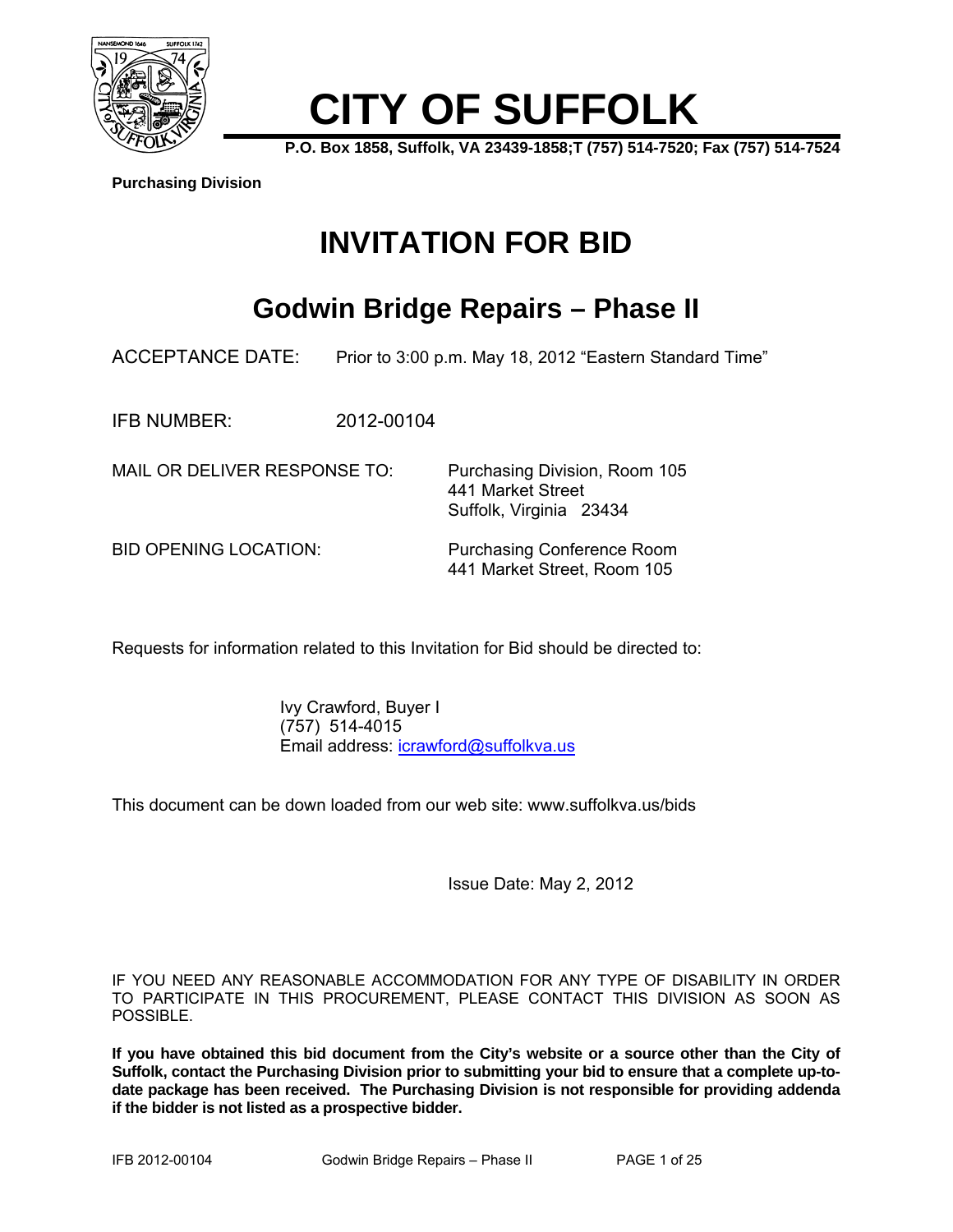### **INVITATION FOR BID**

#### **Godwin Bridge Repairs – Phase II**

#### **SECTION/TITLE**

| PROOF OF AUTHORITY TO TRANSACT BUSINESS IN VIRGINIA  24         |  |
|-----------------------------------------------------------------|--|
| ANTICOLLUSION/NONDISCRIMINATION/DRUG FREE WORKPLACE CLAUSES  25 |  |

#### BID PRICING FORM AND OTHER FORMS TO BE EXECUTED BY THE BIDDER

Prepared By: <u>Ivy Crawford, VCA</u> Concession Date: May 2, 2012 e a barang Buyer I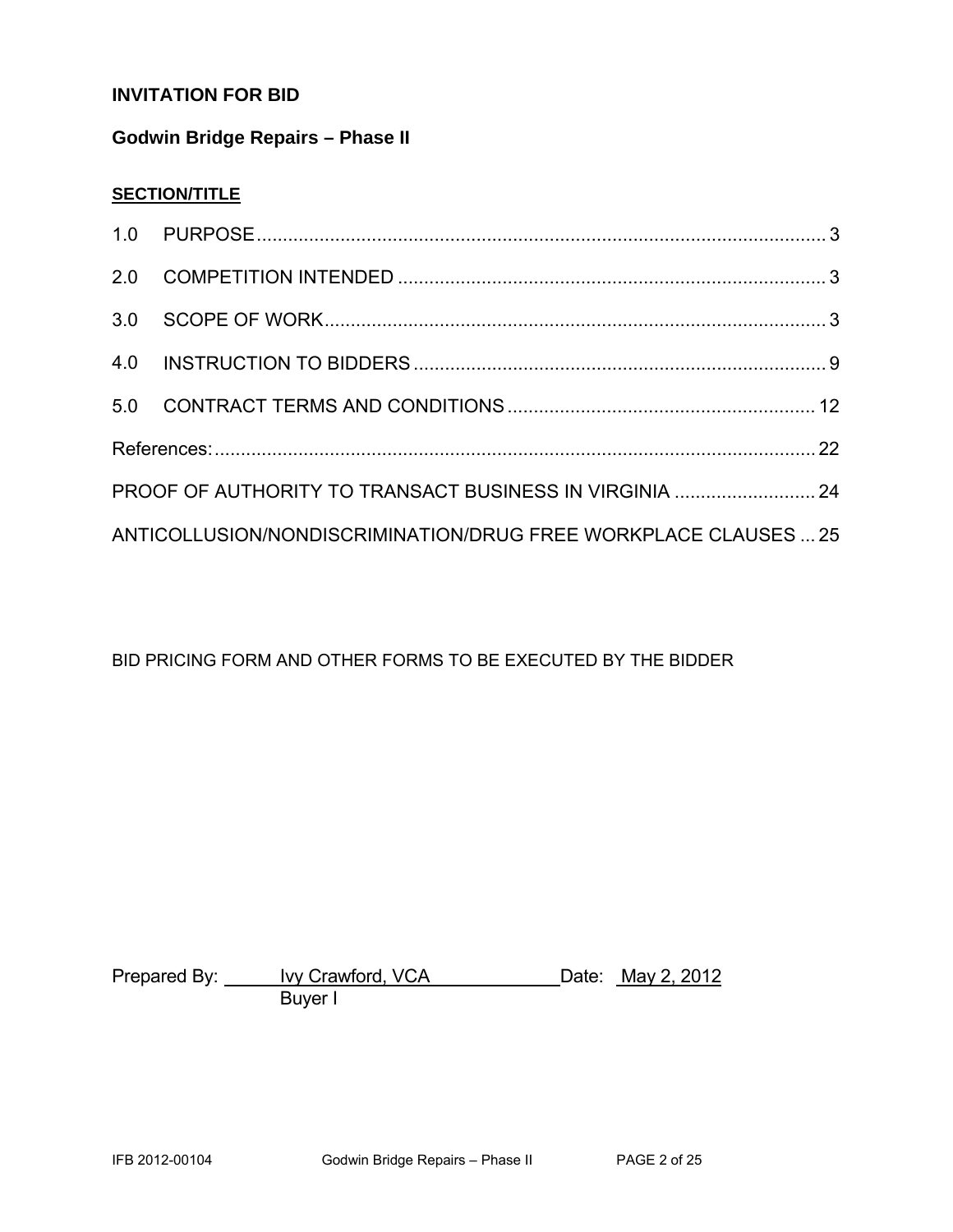#### **Godwin Bridge Repairs – Phase II**

#### **1.0 PURPOSE**

The intent of this Invitation for Bid is to hire one contractor to provide all labor, equipment, vehicles/transportation, permits and fees, and associated insurance required to furnish and apply epoxy as an overlay over concrete bridge decks on the Godwin Bridge on Route 17, Bridge Road, Suffolk, Virginia for Public Works Road Maintenance in accordance with all specifications, terms and conditions herein.

#### **2.0 COMPETITION INTENDED**

It is the City's intent that this Invitation for Bid (IFB) permits competition. It shall be the bidder's responsibility to advise the Purchasing Agent in writing if any language, requirement, specification, etc., or any combination thereof, inadvertently restricts or limits the requirements stated in this IFB to a single source. Such notification must be received by the Purchasing Agent not later than five (5) days prior to the date set for bids to close.

#### **3.0 SCOPE OF WORK**

#### 3.1 General

The contractor shall provide traffic control, remove epoxy EP-5 overlay, identify de-laminations of deck by chain drag method, make type B repairs (20 square yards of concrete basis of estimate only) prepare surface for overlay, resurface the bridge deck with epoxy concrete overlay, put down permanent pavement markings with snow plow-able markers.

All construction details shall be per the Virginia Department of Transportation Road and Bridge Specifications and/or City standard unless approved by the Engineer.

Contractor shall make every effort to have all work locations completed in a timely manner agreed upon by Public Works Road Maintenance Division; in addition, shall make temporary arrangements for vehicular traffic daily. These efforts are to be approved by the City.

Contractor shall be responsible for disposal of all spoils generated as a result of this work unless agreed upon by Public Works Road Maintenance Division. The Contractor shall also remove and dispose of or store, as directed by the City, fences, building, structures, or encumbrance within the project limits. Materials so removed, including existing drains or pipe culverts, shall become the property of the Contractor.

Contractor shall guarantee his work for a period of one (1) year from completion date of each individual project released against the contract.

Work hours shall be 7:00 p.m. to 5:00 a.m. The workweek is Sunday through Thursday except with the approval of the City or designee. This project shall be completed within 90 days from Notice of Award.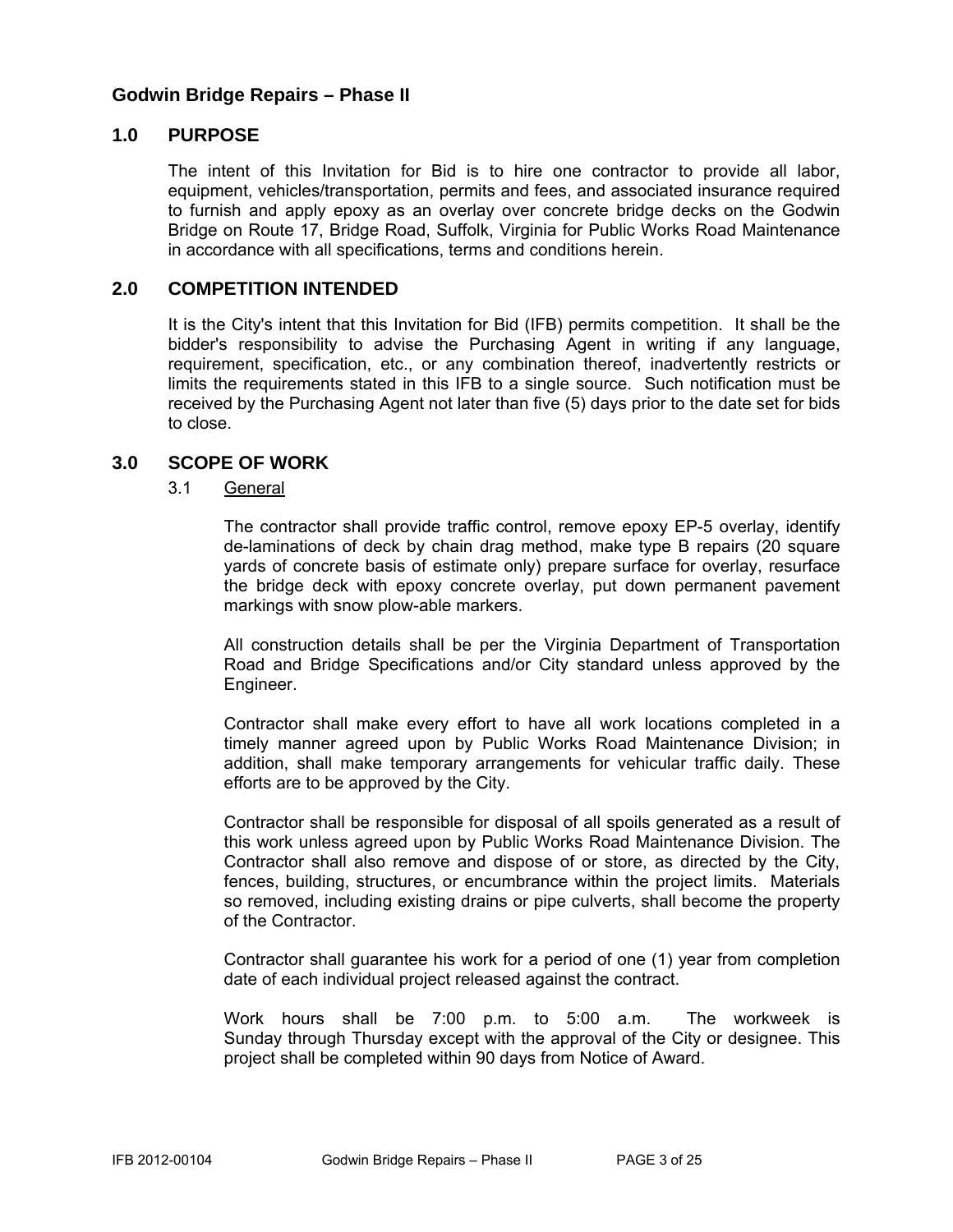The expansion joint and elastomeric expansion dam replacements were completed in Phase I of this project. Every effort shall be made to protect these newly replaced dams/joints.

A. The epoxy shall be modified type EP-5 conforming to Section 243 of the Specification in Guidelines for projects requiring Epoxy as an overlay over concrete bridge deck from VDOT (Virginia Department of Transportation) specifications with the following exceptions:

| <b>PROPERTY</b>                           | <b>REQUIREMENT</b>                  | <b>TEST METHOD</b>                                                  |
|-------------------------------------------|-------------------------------------|---------------------------------------------------------------------|
| Pot life                                  | 15 to 45 minutes at<br>75 degrees F | ASTM C881 (50 ml<br>sample in paper cup)                            |
| <b>Tensile Strength</b>                   | 2,000 to 5,000 psi<br>at 7 days     | <b>ASTM D638</b>                                                    |
| <b>Tensile Elongation</b>                 | 30 to 70 percent at<br>7 days       | <b>ASTM D638</b>                                                    |
| Viscosity                                 | 7 to 25 poises                      | ASTM D2393 (Model<br>RVF Brookfield,<br>Spindle No. 2 at 20<br>rpm) |
| Minimum compressive<br>strength at 3 hrs. | 1,000 psi at 75<br>degrees F        | ASTM C109 (use<br>plastic inserts)                                  |
| Minimum compressive<br>strength at 24 hrs | 5,000 psi at 75<br>degrees F        | ASTM C109                                                           |
| Minimum adhesion<br>strength at 24 hrs    | 250 psi at 75<br>degrees F          | <b>VTM-92</b>                                                       |

B. Aggregate shall be angular grained silica sand or basalt having less than 0.2 percent moisture, free of dirt, clay, asphalt and other foreign or organic materials.

 The silica sand and basalt shall have a minimum Mohs' scale hardness of 7. Unless otherwise approved, silica sand and basalt shall conform to the following graduation:

| PERCENT BY WEIGHT OF MATERIAL PASSING                   |              |              |              |  |
|---------------------------------------------------------|--------------|--------------|--------------|--|
| <b>No. 8</b><br><b>No. 4</b><br>No. 16<br><b>No. 30</b> |              |              |              |  |
| <b>Sieve</b>                                            | <b>Sieve</b> | <b>Sieve</b> | <b>Sieve</b> |  |
| 100                                                     | $30 - 75$    | Max. 5       | Max. 1       |  |

#### 3.2 Safety

Contractor shall wear appropriate safety apparel such as long sleeved shirts, leather gloves, steel toe boots, hard hats and have adequate eye protection.

#### 3.3 Storage of Materials

 MSDS and other information pertaining to the safe practices for the storage, handling and disposal of the materials, and to their health hazards shall be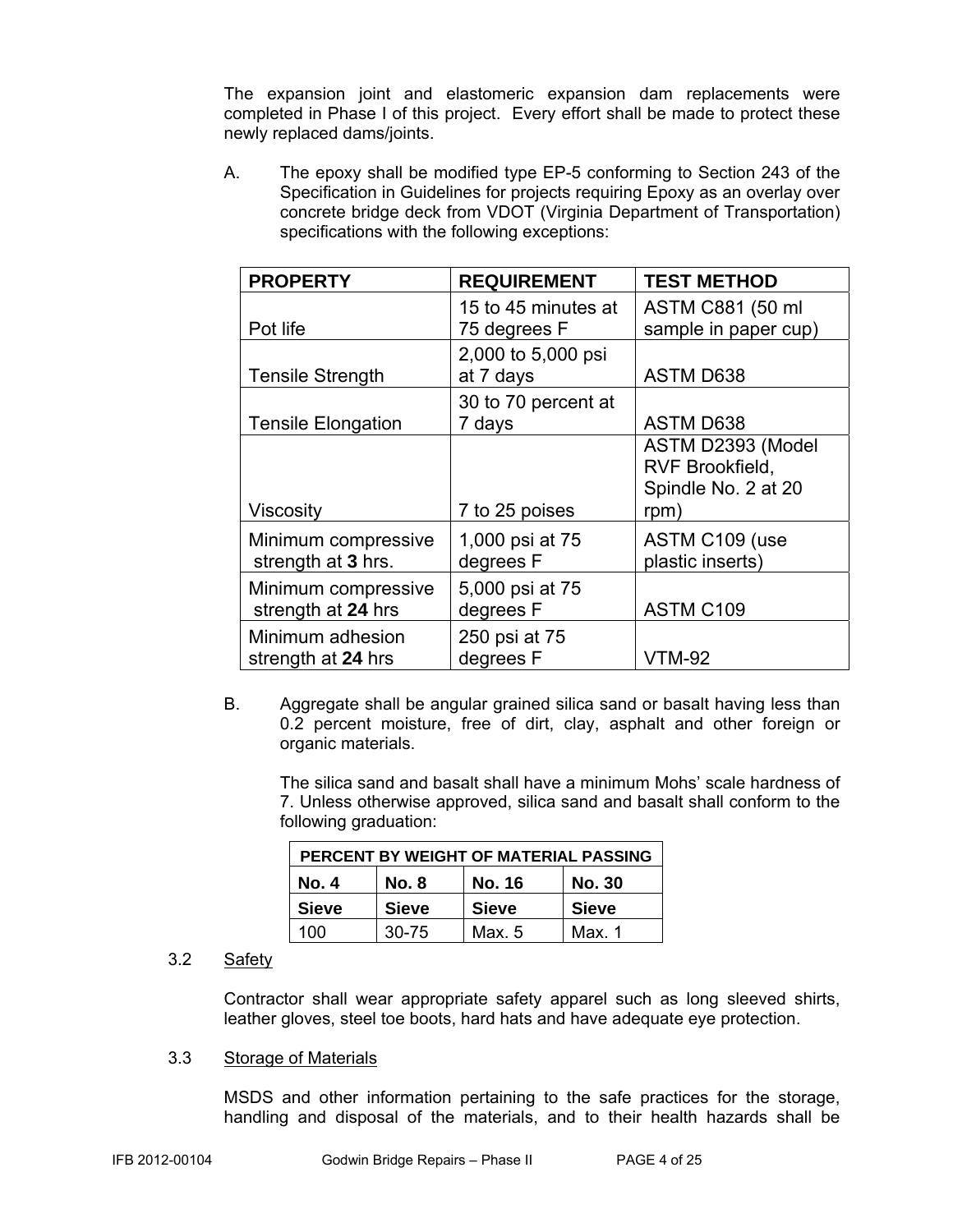obtained from the manufacturer and posted at storage areas. A copy of such information shall be provided to the Engineer for the project.

#### 3.4 Surface Preparation

 The contractor must perform milling operations to remove existing epoxy overlay and any week contaminated/deteriorated concrete. In addition, chain drag the bridge surface to determine any areas that may require spall repairs. Spall repairs are to be made in accordance with Virginia Department of Transportation Road & Bridge Specification 2007 section 412. Clean deck by method approved by City or designee to promote adhesion of epoxy material to bridge deck. Prior to placing the first course, the Contractor shall determine the bridge deck cleaning method in accordance with VTM-92 to obtain the size of shot, flow of shot, forward speed of shot blast machine, and number of passes necessary to provide a tensile rupture strength greater than or equal to 250 psi or a failure area, at a depth of  $\frac{1}{4}$  inch or more into the base concrete, greater than 50 percent of the test area. A test result shall be the average of three tests on a test patch of at least 1.5 feet by 3 feet consisting of two courses. One passing test result must be obtained for each span or 300 square yard, whichever is the smaller area. Test patches shall be placed in wheel paths, the area between wheel paths or in other areas that represent a worst surface condition as determined by the Engineer. To provide assurance that the cleaning procedure, materials, installation procedure, and curing period will provide the desired overlay, test patches shall be installed with the same materials, equipment, personnel, timing, sequence of operations, and curing period prior to opening to traffic that will be used for the installation of the overlay. The cleaning method, materials, and installation procedure will be approved if one passing test result is obtained from each test area.

 If the cleaning method, materials and installation procedure are not acceptable, the Contractor must remove failed test patches and make the necessary adjustments, and retest all test areas at no additional cost to the City until satisfactory test results are obtained.

 Before placement of the epoxy concrete overlay, the entire deck surface shall be cleaned by shot blasting and other means, using the approved cleaning method to remove asphaltic material, oils, dirt, rubber, curing compounds, paint carbonation, laitance, weak surface mortar and other potentially detrimental materials, which may interfere with the bonding or curing of the overlay. Acceptable cleaning is usually recognized by a significant change in the color of the concrete and mortar, and the beginning exposure of coarse aggregate, must have open pores due to cleaning to be considered adequate for bond. Areas of asphalt larger than one inch in diameter, or smaller areas spaced less than six inches apart, shall be removed. Traffic paint lines shall be considered clean when the concrete has exposed aggregate showing through the paint stripe. A vacuum cleaner shall be used to remove all dust and other loose material. Brooms shall not be used and will not be permitted.

 If the Engineer determines that an approved cleaning method has changed prior to the completion of the job, the Contractor must return to the approved cleaning methods and re-clean the suspect areas or verify through test at no additional cost to the City that the altered method is acceptable.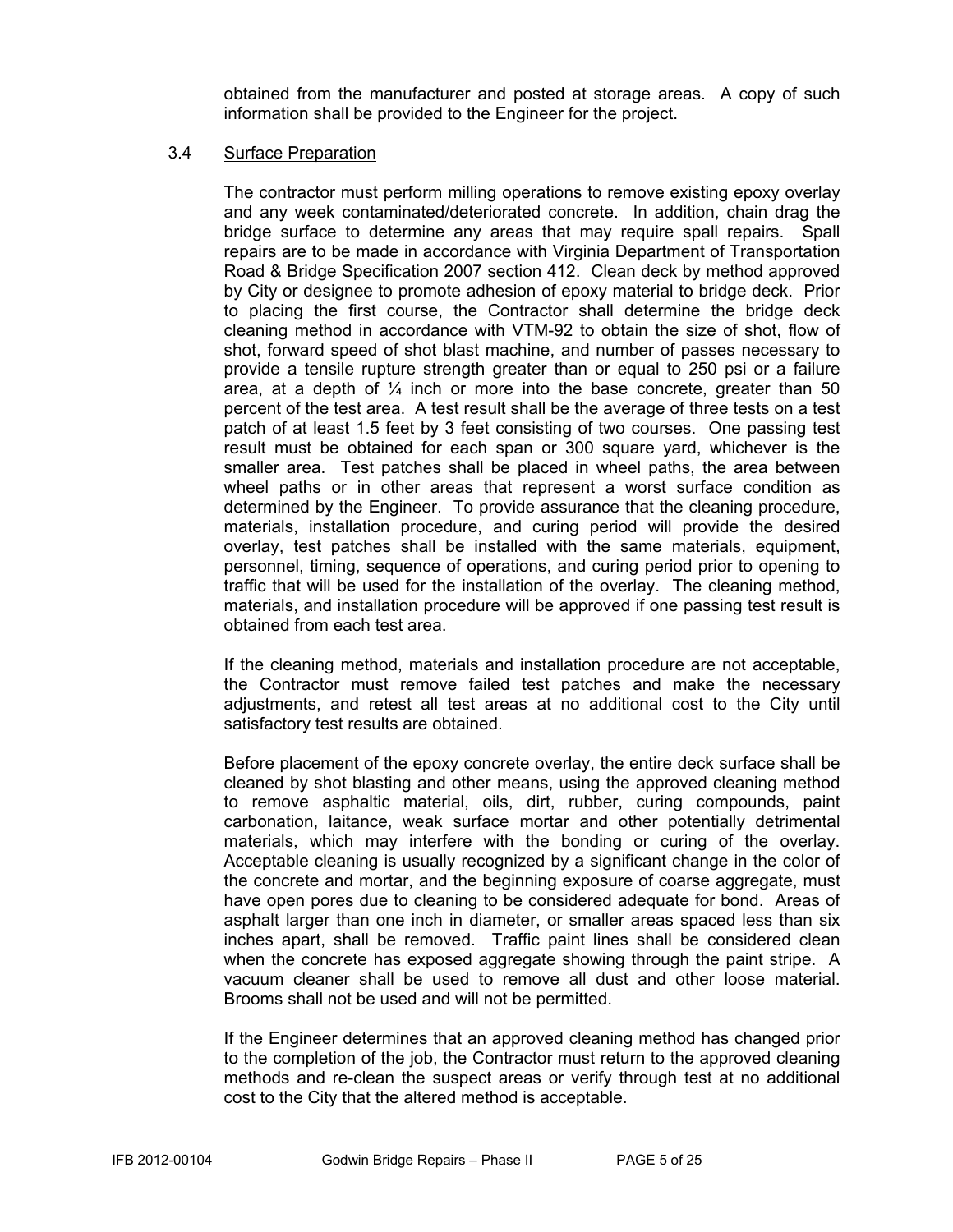Epoxy concrete overlay shall not be placed on hydraulic cement concrete that is less than 28 days old. Magnesium phosphate patching materials requires epoxy concrete overlay shall not be placed no less than 30 days old. Patching and cleaning operations shall be inspected and approved prior to placing each layer of the overlay. Any contamination of the deck or intermediate courses, after initial cleaning, shall be removed. Both courses shall be applied within 24 hours following the final cleaning and prior to opening the area to traffic.

 There shall be no visible moisture present on the surface of the concrete at the time of application of the epoxy concrete overlay. Compressed air may be used to dry the deck surface.

#### 3.5 Equipment

 The mechanical applications equipment shall consist of no less than an epoxy distribution system, fine aggregate spreader, application squeegee and vacuum trucks. There shall also be a source of lighting available as the work will be performed at night. The distribution system or distributor shall accurately blend the epoxy resin and hardening agent and shall uniformly and accurately apply the epoxy materials at the specified rate to the bridge deck in such a manner as to cover 100 percent of the work area. The fine aggregate spreader shall be propelled in such a manner as to uniformly and accurately apply the dry silica sand or basalt to cover 100 percent of the epoxy material. The vacuum truck shall be self-propelled.

 For hand applications, equipment shall consist of calibrated containers, a paddle type mixer, squeegees, rollers and brooms, which are suitable for mixing the epoxy and applying the epoxy and aggregate in accordance with the requirements.

#### 3.6 Application

 Handling and mixing of the epoxy resin and hardening agent shall be performed in a safe manner to achieve the desired results. Epoxy concrete overlay materials shall not be placed when weather or surface conditions are such that the material cannot be properly handled, placed, spread, and cured within the specified requirement of traffic control.

 The epoxy overlay shall be applied in two separate courses in accordance with the following rate of application, and the total of the two applications shall not be less than 7.5 gallons per 100 square feet.

| <b>COURSE</b> | <b>RATE</b><br><b>GAL./100 SQ.FT</b> | <b>AGGREGATE</b><br><b>LBS./SQ.YD</b> |
|---------------|--------------------------------------|---------------------------------------|
|               | No less than 2.5                     | $10+$                                 |
|               | No less than 5.0                     | $14+$                                 |

 After the epoxy mixture has been prepared for the epoxy concrete overlay, it shall be immediately and uniformly applied to the surface of the bridge deck with a squeegee or paint roller. The temperature of the bridge deck surface and all epoxy and aggregate components shall be 60° F or above at the time of application. Epoxy shall not be applied if the air temperature is expected to drop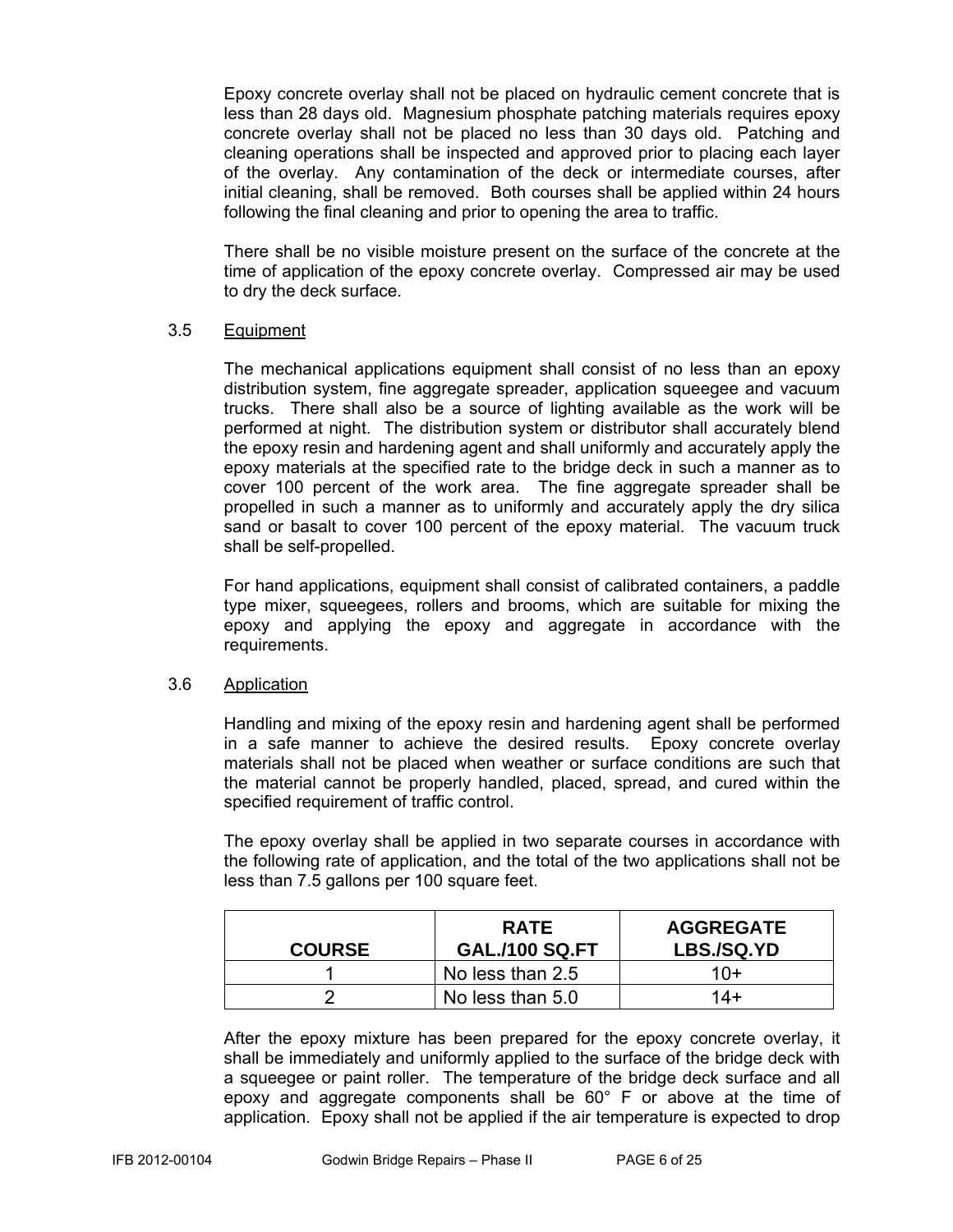below 55° F within 8 hours after application, or the gel time is less than 10 minutes. The dry aggregate shall be applied in such a manner as to cover the epoxy mixture completely within 5 minutes. First course applications, which do not receive enough sand prior to gel shall be removed and replaced. A second course insufficiently sanded may be left in place, but will require additional applications before opening to traffic. Each course of epoxy concrete overlay shall be cured until vacuuming can be performed without tearing or damaging the surface. Traffic or equipment shall not be permitted on the overlay surface during the curing period. After the course one curing period, all loose aggregate shall be removed by vacuuming and the next overlay course applied to completion. The minimum curing periods shall be as follows:

| Course | Average temperature of deck, epoxy and aggregate components in<br>ᅂ |          |            |        |            |        |
|--------|---------------------------------------------------------------------|----------|------------|--------|------------|--------|
|        | 60-64                                                               | 655-69   | 70-74      | 75-79  | 80-84      | $85+$  |
|        |                                                                     |          |            |        |            |        |
|        | 4 hrs.                                                              | 3 hrs.   | $2.5$ hrs. | 2 hrs. | $1.5$ hrs. | 1 hr.  |
|        | $6.5$ hrs. $*$                                                      | $5$ hrs. | 4 hrs.     | 3 hrs. | 3 hrs.     | 3 hrs. |

\* Course 2 shall be cured for 8 hrs. if the air temperature drops below 60°F during the curing period.

 The contractor shall plan and prosecute the work to provide the minimum curing periods as specified herein, or other longer minimum curing periods as prescribed by the manufacturer prior to opening to public or construction traffic, unless otherwise permitted. Course 1 applications shall not be opened to traffic.

 Unless otherwise specified the epoxy concrete overlay courses shall be applied over the expansion joints of the bridge deck. The expansions joints shall be provided with a bond breaker. Within 12 hours of application and prior to opening to traffic, the overlay shall be removed over each joint by removal of the bond breakers or by scoring the overlay period to gelling or by saw cutting after cure.

 In the event the Contractor's operation damages or mars the epoxy concrete overlay, the Contractor shall remove the damaged areas by saw-cutting in rectangular sections to the top of the concrete deck surface and replacing the various courses in accordance with this Specification at no additional cost to the Department.

 For each batch provided, the Contractor shall maintain and provide to the Engineer records including, but not limited to, the following:

- 1. Batch number and sizes
- 2. Location of batches as placed on deck, referenced by stations.
- 3. Batch time
- 4. Gel time (50 ml sample)
- 5. Temperature of the air, deck surface, epoxy components, including aggregates.
- 6. Loose aggregate removal time.
- 7. Time open to traffic.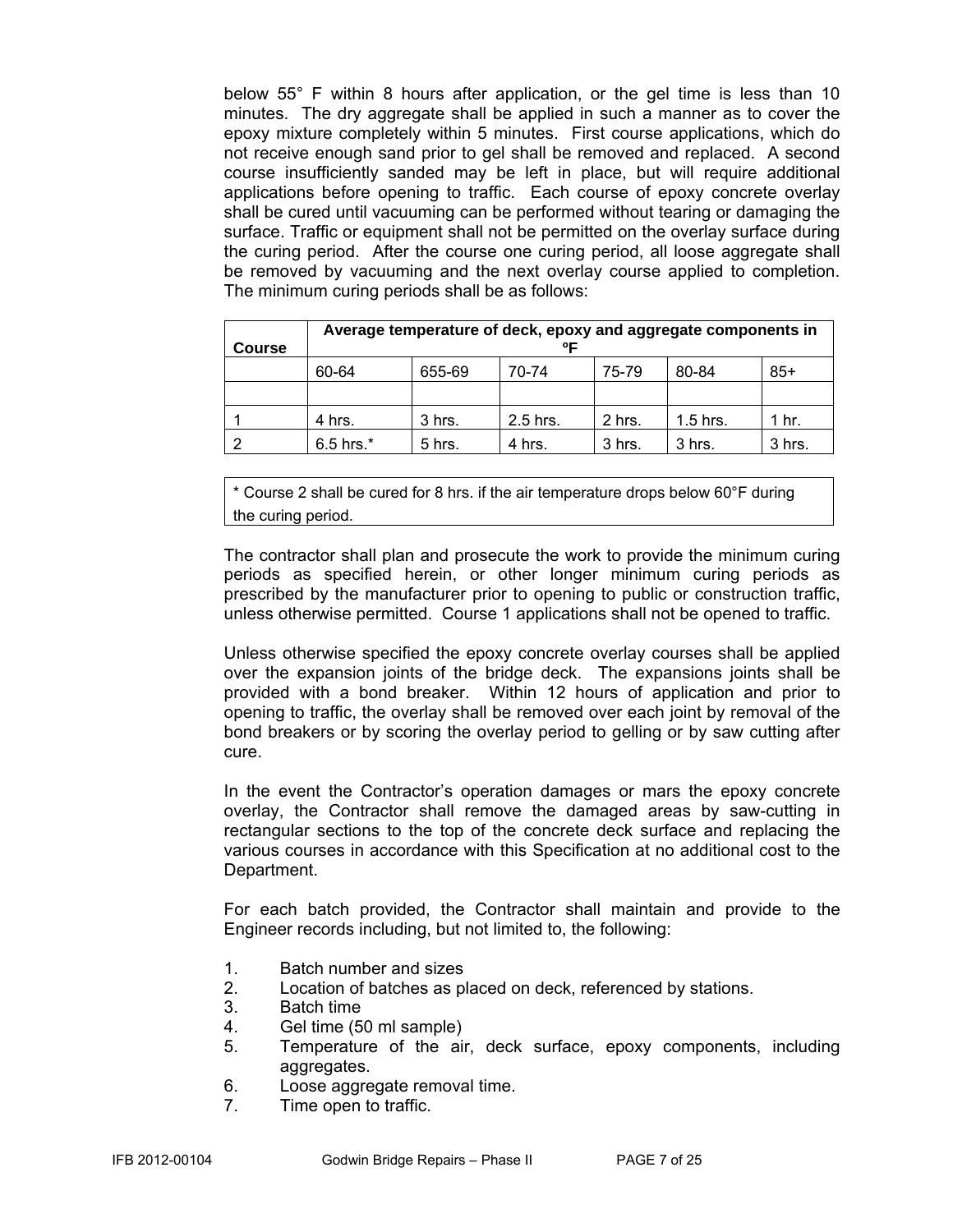#### 3.7 Traffic Control

Work may be required at congested traffic intersections, it is imperative that the Contractor's personnel be sufficiently experienced to perform work in an expeditious manner and with a minimum of interference with traffic. State certified flag persons must be used to control traffic in accordance with the Virginia Work Area Protection Manual in addition to all temporary signage for work zones.

Contractor shall ensure the safety of all workers and the traffic traveling near the work area, proper traffic control devices shall be installed. The Manual of Uniform Traffic Control Devises (MUTCD) guidelines must be adhered to while performing this service.

The contractor shall develop a traffic control plan that considers traffic volume and curing time of the sealant for each work location; in addition to, adhering to work hours and restrictions. The plan must be approved by the Public Works Road Maintenance Division.

#### 3.8 Damages

Contractor shall be responsible for contacting Miss Utility and shall also be responsible for any damage to utilities, public infrastructure of private property.

All buildings, grounds, appurtenances and furnishings shall be protected by the Contractor from damage which might be done or caused by work performed under this contract. Any damages caused directly or indirectly by the Contractor or his agents or employees shall be repaired and/or replaced at the expense of the Contractor by methods approved by the City to restore the damaged areas(s) to its original condition.

The Contractor shall be held responsible for any acts of his/her employees. All damages, if any, shall be repaired to the complete satisfaction of the City.

Upon occurrence, the Contractor must immediately notify the owner of any damage made by his work force or any damage that may be discovered as the work progresses. Any damage not properly identified to the City shall be assessed to the Contractor.

The Contractor, along with a City representative, shall assess any damages that may have occurred to the pipe structure during the process of the repairs within 48 hours after the completion of the repairs. Assessment of damage must occur within one week from time of complaint by the City. Repairs to damaged pipe or infrastructure shall be completed to the City's sole satisfaction within ten (10) working days after identification of the damage.

#### 3.9 Bid Evaluation and Award

If awarded, the bid shall be awarded to the lowest responsive and responsible bidder. In determining the lowest bidder, the following factors shall be considered: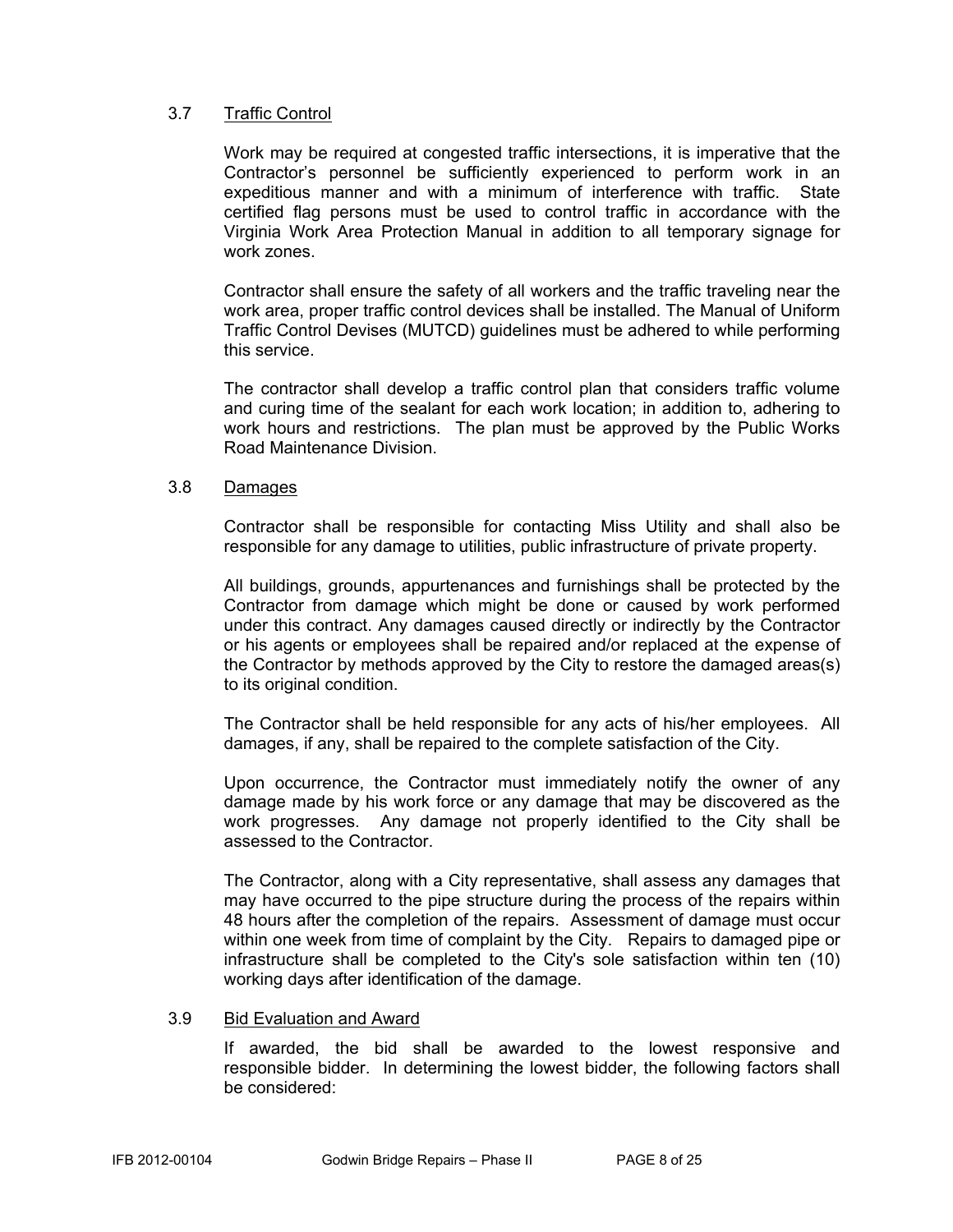- Price: as outlined on the BID FORM.
- Ability, capability, and skill of the bidder to perform the contract within the time frame(s) specified.
- The character, integrity, reputation, judgment, experience and efficiency of the bidder.
- The quality of performance on recent (last 5 years) contracts for epoxy concrete overlay on bridge decks. Provide list & references..
- The financial resources and ability of the bidder to perform the contract.

#### **4.0 INSTRUCTION TO BIDDERS**

#### 4.1 Submission of Bids

Pricing must be submitted on the Invitation for Bid pricing form only; failure to submit a bid on the official City form provided for that purpose shall be a cause for rejection of the bid. Include other information as requested or required. All bids shall be submitted in a sealed envelope and properly identified with the IFB number, IFB name and time and date of opening. The Bid may not be changed by markings on the envelope. Only the amounts indicated on the Bid Form will be considered in determining the final Bid Amount. Bids must be received by the Finance Department/Purchasing Division no later than the time specified on the opening date. *Bids may be mailed to City of Suffolk, Purchasing Division, P.O. Box 1858, Suffolk, VA 23439-1858 or hand delivered to 441 Market Street, Room 105, Suffolk, Virginia 23434*. Faxed and e-mailed bids shall not be accepted. It is the bidder's responsibility to ensure the bid is received prior to the bid acceptance time. The official time for bid acceptance deadline shall be provided via electronic date/time stamp as monitored by Purchasing staff.

#### 4.2 City Contacts

Questions related to bid submittals should be directed to:

 Ivy Crawford VCA (757) 514-4015 icrawford@suffolkva.us

Ivy Crawford, Buyer I, is the designated authorized spokesperson for the City of Suffolk with respect to this IFB. All questions should be directed to the Buyer's attention. The respondents to this IFB shall not contact, either directly or indirectly, any other employee or agent of the City regarding this IFB. This prohibition shall also extend to the Suffolk City Council and locally elected officials. Any such unauthorized contact may disqualify the bidder from this procurement.

#### 4.3 Firm Pricing

Bid price must be firm for City acceptance for ninety (90) days from bid opening date.

#### 4.4 Unit Price

The quantities specified in the invitation for bid have been verified except Type B repairs (estimated for bid purposes). Type B repairs will be paid on actual quantity.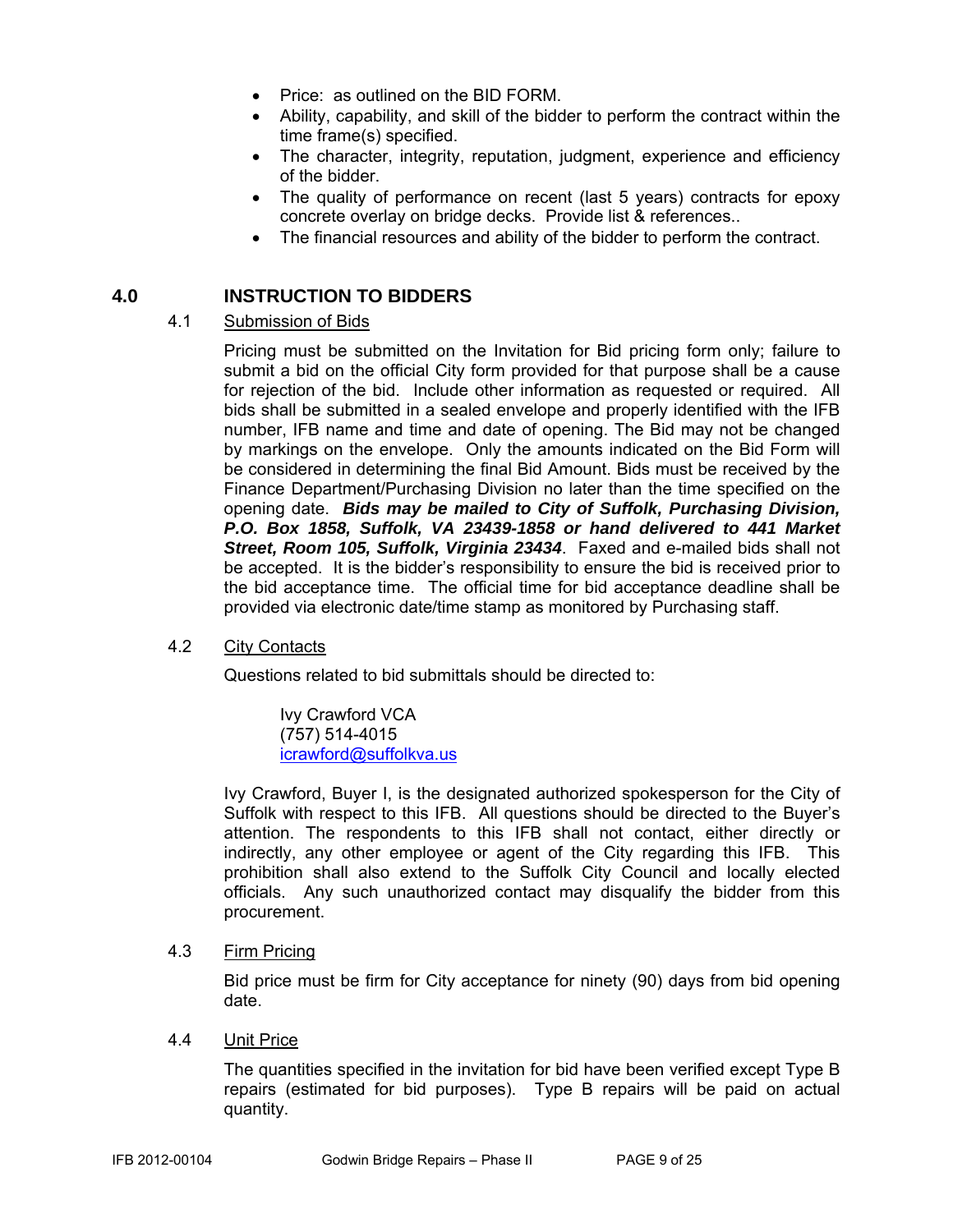#### 4.5 Contract Quantities

The quantities specified in the Invitation for Bid have been verified. They do indicate the actual quantity, which will be ordered.

#### 4.6 Authority to Bind Firm in Contract

Bids must include full legal firm name and address of bidder. Failure to manually sign bid may disqualify it. Person signing bid should show Title or Authority to bind the firm in a Contract.

#### 4.7 Withdrawal of Bids

Bids may be withdrawn any time prior to the bid opening. Withdrawal of bids may be accomplished by submitting such request in writing on the issuing company's letterhead either in person or by certified mail. No bids may be withdrawn after the established bid opening date or time, unless the purchaser has extended the opening date.

#### 4.8 Rejection of Bid

The City reserves the right to waive any technical errors in bids received and/or to reject any and all bids. Without limiting the generality of the foregoing, any bid which is incomplete, obscure, or irregular may be rejected; any bid failing to comply with all terms and conditions or failing to conform to the specifications may be rejected; any bid having interlineations, erasures, or corrections not appropriately initialed by the bidder may be rejected; and any bid accompanied by an insufficient or irregular bid security may be rejected.

#### 4.9 Late Bid

Late bids will be returned to bidder unopened, if opening date and bidder's return address is shown on the container. Late bids shall not be accepted. It is the responsibility of the bidder to ensure the bid is received prior to the bid acceptance time.

#### 4.10 Rights of the City

The City reserves the right to accept or reject all or part of any bid, waive any informality and award the contract to the lowest responsive and responsible bidder to best serve the interest of the City.

#### 4.11 Use of Contract by Other Public Bodies

Bidders are advised that the resultant contract may be extended, with the authorization of the Bidder, to other public bodies, or public agencies or institutions of the United States to permit their use of the contract at the same prices and/or discounts and terms and conditions of the resulting contract. If any other public body decides to use the final contract, the Contractor shall deal directly with the public body concerning the placement of orders, issuance of the purchase orders, contractual disputes, invoicing and payment. The City of Suffolk acts only as the "Contracting Agent" for these public bodies. Failure to extend a contract to a public body will have no effect on consideration of your bid.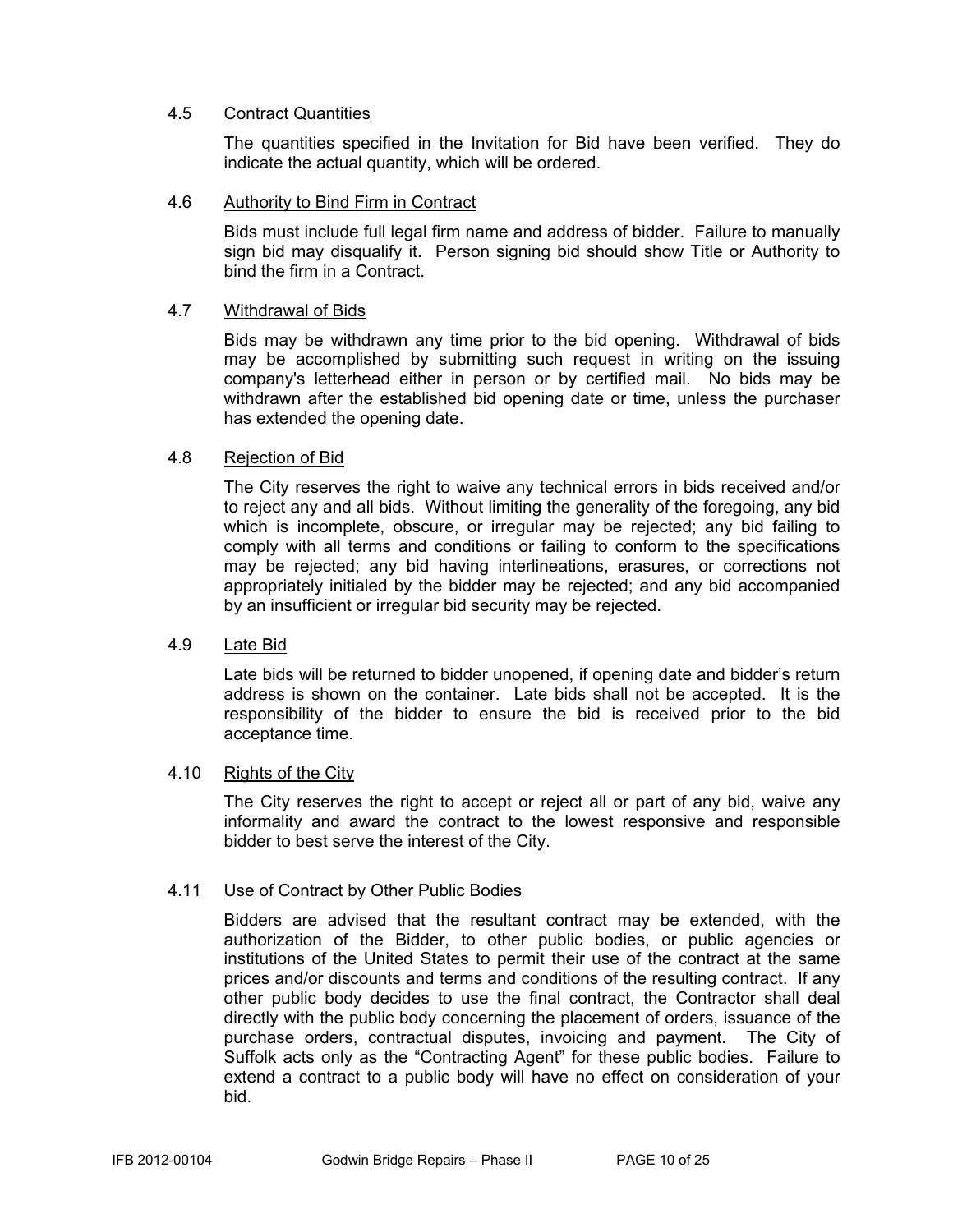It is the Contractor's responsibility to notify the public body(s) of the availability of the contract(s).

Other public bodies desiring to use the contract shall make their own legal determination as to whether the use of this contract is consistent with their laws, regulations and other policies.

Each public body has the option of executing a separate contract with the Contractor(s). Public bodies may add terms and conditions required by statue, ordinances, and regulations, to the extent that they do not conflict with the contract terms and conditions. If, when preparing such a contract, the general terms and conditions of a public body are unacceptable to the Contractor, the Contractor may withdraw its extension of the award to that public body.

The City of Suffolk shall not be held liable for any costs or damages incurred by another public body as a result of any award extended to that public body by the Contractor.

#### 4.12 Inclement Weather/Closure of City Hall

If City Hall is closed for business at the time scheduled for bid opening, for whatever reason, sealed bids will be accepted and opened on the next scheduled business day, at the originally scheduled time.

#### 4.13 Announcement of Award

Upon the award or the announcement of the decision to award a contract as a result of this solicitation, the City will publicly post such notice on the bulletin board located outside of Room 105 of the Purchasing Division and/or on the City's web site, www.suffolkva.us for a minimum of ten (10) days.

#### 4.14 Taxes in Arrears

No bid or proposal will be accepted from or contract awarded to any person, firm or corporation that is in arrears, or is in default to the City upon any debt or contract, or that is a defaulter as surety or otherwise upon any obligation to the City.

#### 4.15 Contractor's License

 As required under Title 54.1, Chapter 11, Code of Virginia, Bidders shall show evidence of a Class A Contractor's License before their Bid may be received and considered. The Bidder shall place on the outside of the envelope containing his bid, and on the Bid Form over his signature, the following notation: "Registered Virginia Contractor Number \_\_\_\_\_\_\_\_\_."

#### 4.16 Bidder Qualification

Only bids from established contractors for work similar in scope to work herein shall be considered; the City reserves the right to request specific reference information prior to award. Bidder shall demonstrate that he has adequate and appropriate manpower, tools and equipment to respond and perform in accordance with the provisions herein.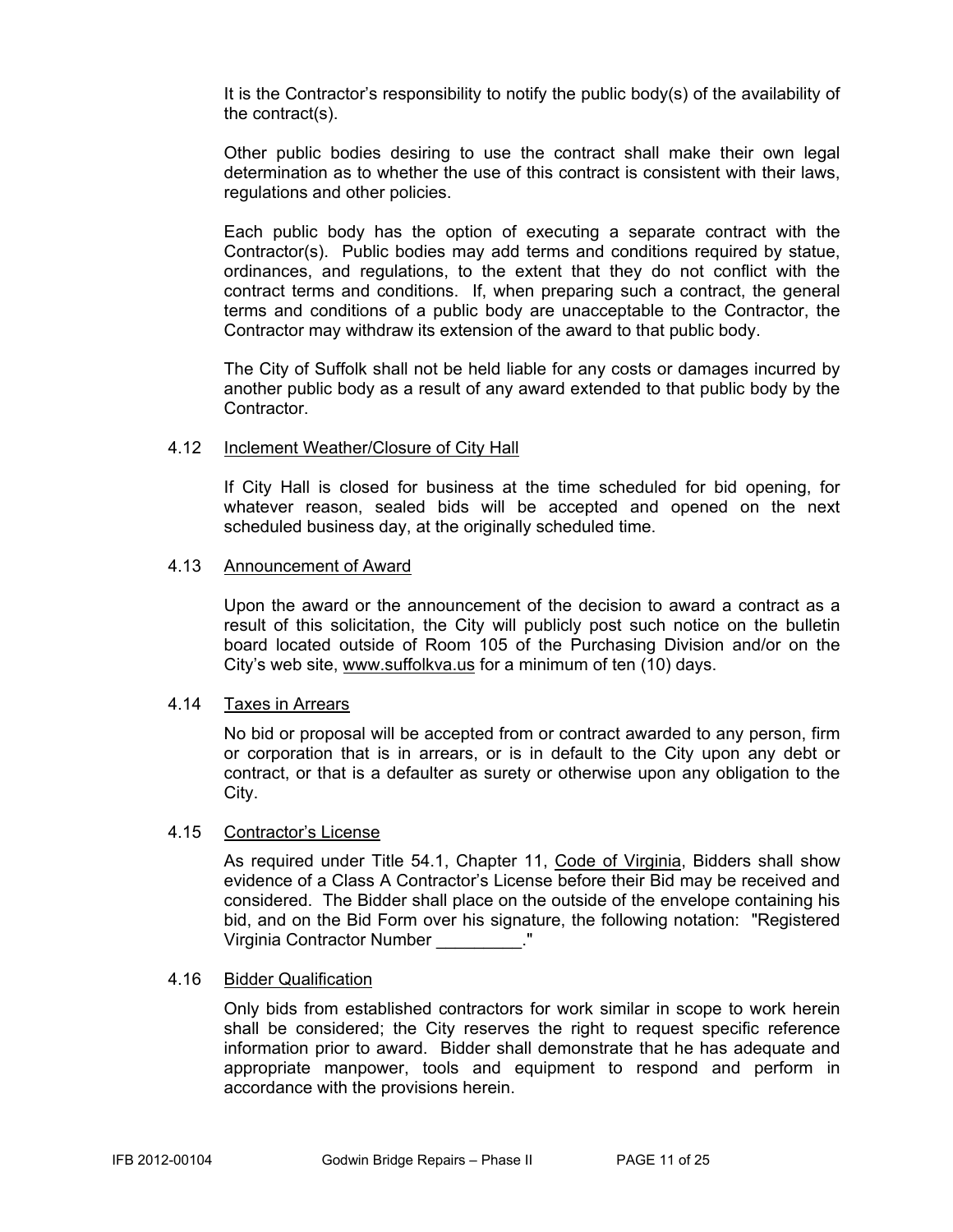The City may, at its option, disqualify a bidder and reject his bid for cause. Reasons deemed to be sufficient for this action shall include, but not be limited to, the following:

- Evidence of collusion among bidders.
- Receipt of more than one bid on any project from an individual, or from a corporation. This restriction does not apply to subcontractors
- Default on any previous contract.
- For unreasonable failure to complete a previous contract within the specified time or for being in arrears on an existing contract without reasonable cause for being in arrears.
- Inability to perform as revealed by an investigation of the Bidder's financial statement, experience and/or plant and equipment.

### **5.0 CONTRACT TERMS AND CONDITIONS**

The resulting contract with the successful bidder will be subject to the following terms and conditions:

#### 5.1 License Requirement

All firms doing business in the City of Suffolk are required to be licensed in accordance with the City of Suffolk business license ordinance.

Wholesale and retail merchants without a business location in the City of Suffolk are exempt from this requirement. Any questions concerning business licenses should be directed to the Commissioner of the Revenue's Office, telephone (757) 514-4260.

#### 5.2 Insurance

The CONTRACTOR shall procure, maintain, and provide proof of, insurance coverage for injuries to persons and/or property damage as may arise from or in conjunction with, the work performed on behalf of the City by the CONTRACTOR, his agents, representatives, employees or subcontractors. Proof of coverage as contained herein shall be submitted fifteen (15) days prior to the commencement of work and such coverage shall be maintained by the CONTRACTOR for the duration of the contract period; for occurrence policies. Claims made policies must be in force or that coverage purchased for three (3) years after contract completion date.

Contractor shall purchase and maintain the following insurance coverage:

a. Workers' Compensation

 Limits as required by the Workers' Compensation Act of Virginia. Employers Liability, \$1,000,000.

- b. General Liability Coverage shall be as broad as: Comprehensive General Liability endorsed to include Broad Form, Commercial General Liability form including Products/Completed Operations.
	- 1. Minimum Limits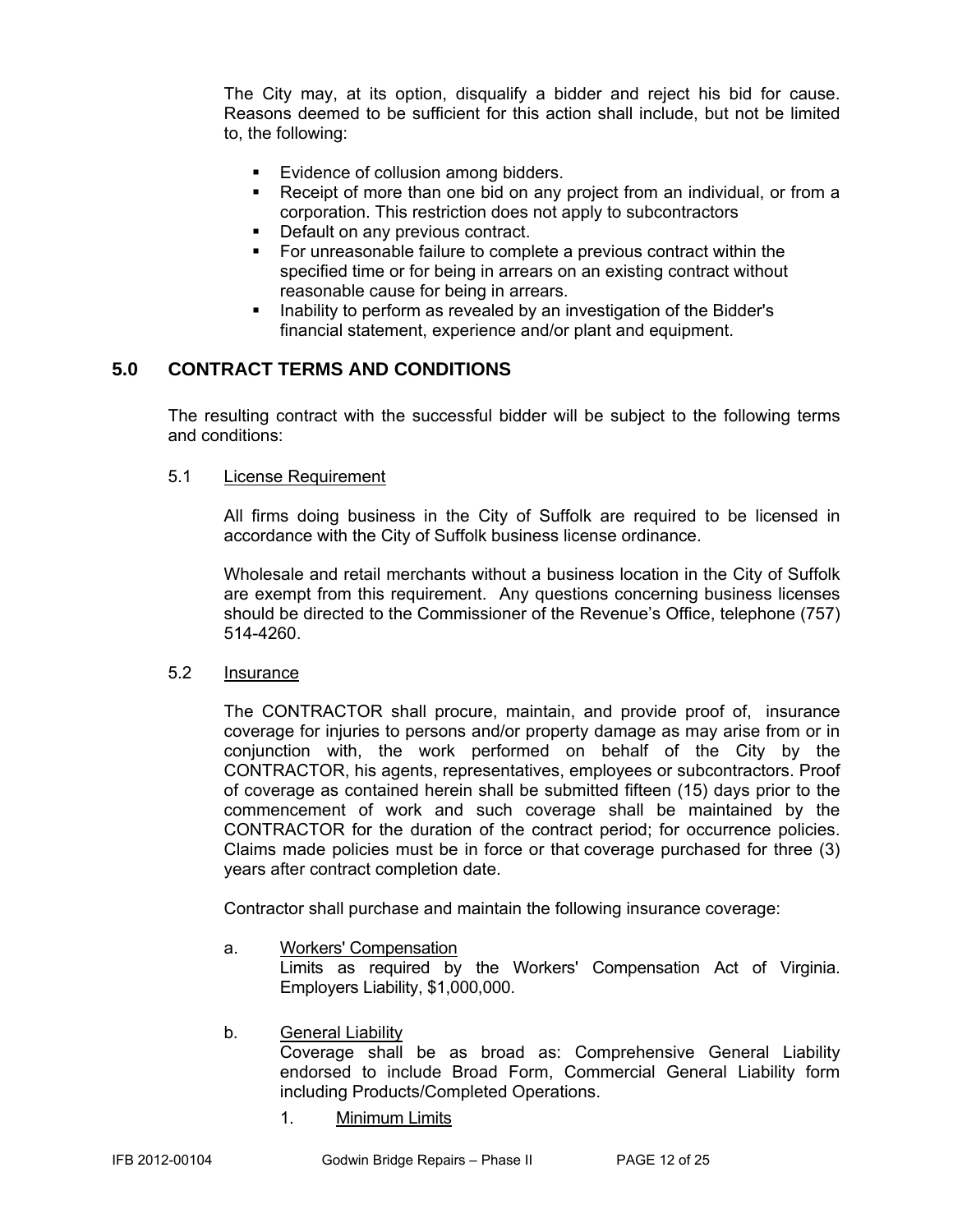General Liability:

- \$1,000,000 General Aggregate Limit
- \$1,000,000 Products & Completed Operations
- \$1,000,000 Personal and Advertising Injury
- \$1,000,000 Each Occurrence Limit
- \$1,000,000 Fire Damage Limit
- \$ 500,000 Medical Expense Limit
- c. Automobile Liability

Coverage sufficient to cover all vehicles owned, used, or hired by the bidder, his agents, representatives, employees or subcontractors.

1. Minimum Limits

Automobile Liability:

\$1,000,000 Combined Single Limit

\$1,000,000 Each Occurrence Limit

- \$ 500,000 Medical Expense Limit
- d. Umbrella/Excess Liability

\$1,000,000 umbrella/excess liability coverage

- e. Coverage Provisions
	- 1. All deductibles or self-insured retention shall appear on the certificate(s).
	- 2. The City of Suffolk, its' officers/officials, employees, agents and volunteers shall be added as "additional insured" as their interests may appear. This provision does not apply to Professional Liability or Workers' Compensation/Employers' Liability.
	- 3. The CONTRACTOR'S insurance shall be primary over any applicable insurance or self-insurance maintained by the CITY.
	- 4. The CONTRACTOR shall provide 30 days written notice to the CITY before any cancellation, suspension, or void of coverage in whole or part, where such provision is reasonable.
	- 5. All coverage for CONTRACTOR'S subcontractors shall be subject to all of the requirements stated herein.
	- 6. All deductibles or self-insured retention shall appear on the certificate(s) and shall be subject to approval by the CITY. At the option of the CITY, the insurer shall reduce or eliminate such deductible or self-insured retention, or the CONTRACTOR shall be required to procure a bond guaranteeing payment of losses and related claims expenses.
	- 7. Failure to comply with any reporting provisions of the policy(s) shall not affect coverage provided the CITY, its officers/officials, agents, employees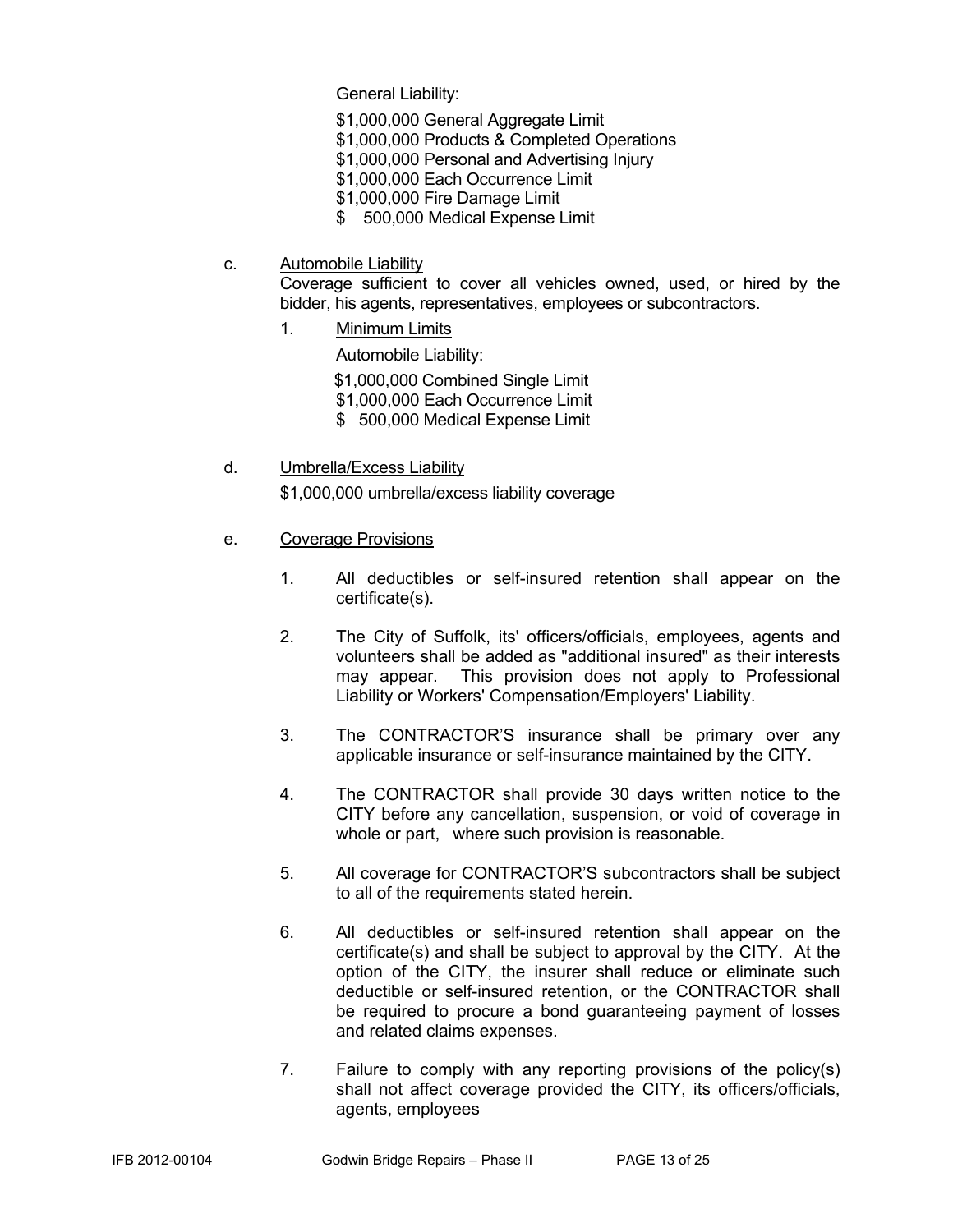- 8. The insurer shall agree to waive all rights of subrogation against the CITY, its officers/officials, agents, employees or volunteers for any act, omission or condition of premises which the parties may be held liable by reason of negligence.
- 9. The CONTRACTOR shall furnish the CITY certificates of insurance including endorsements affecting coverage. The certificates are to be signed by a person authorized by the insurance company(s) to bind coverage on its' behalf, if executed by a broker, notarized copy of authorization to bind, or certify coverage must be attached.
- 10. All insurance shall be placed with insurers maintaining an A.M. Best rating of no less than an A: VII. If A.M. Best rating is less than A: VII, approval must be received from CITY's Risk Manager.
- 11. All coverage designated herein shall be as broad as the Insurance Services Office (ISO) forms filed for use with the Commonwealth of Virginia.

#### 5.3 Hold Harmless Clause

The Contractor shall, during the term of the contract, defend, indemnify and hold harmless the City of Suffolk from and against any and all losses, damages, claims, fines, penalties, suits and costs, including bodily injury or death of any person(s), or loss or damage to property, as well as fines, assessments and penalties imposed by any authority which may arise out of any violations of law by, and all acts and omissions of the Contractor, the Contractor's agents, employees occurring in connection with the products, completed operations, and other services covered herein.

#### 5.4 Safety

All contractor and subcontractor performing services for the City are required and shall comply with all Occupational Safety and Health Administration (OSHA), State and City Safety and Occupational Health Standards and any other applicable rules and regulations. Also all contractors and subcontractors shall be held responsible for the safety of their employees and any unsafe acts or conditions that may cause injury or damage to any persons or property within and around the work site area under this contract.

#### 5.5 Anti-Discrimination

By submitting their bids, bidders certify to the City that they will conform to the provisions of the Federal Civil Rights Act of 1964, as amended, as well as the Virginia Fair Employment Contracting Act of 1975, as amended, where applicable, the Virginians with Disabilities Act, the Americans with Disabilities Act and 2.2-4311 of the Virginia Public Procurement Act (VPPA). If the award is made to a faith-based organization, the organization shall not discriminate against any recipient of goods, services, or disbursements made pursuant to the contract on the basis of the recipient's religion, religious belief, refusal to participate in a religious practice, or on the basis of race, age, color, gender or national origin and shall be subject to the same rules as other organizations that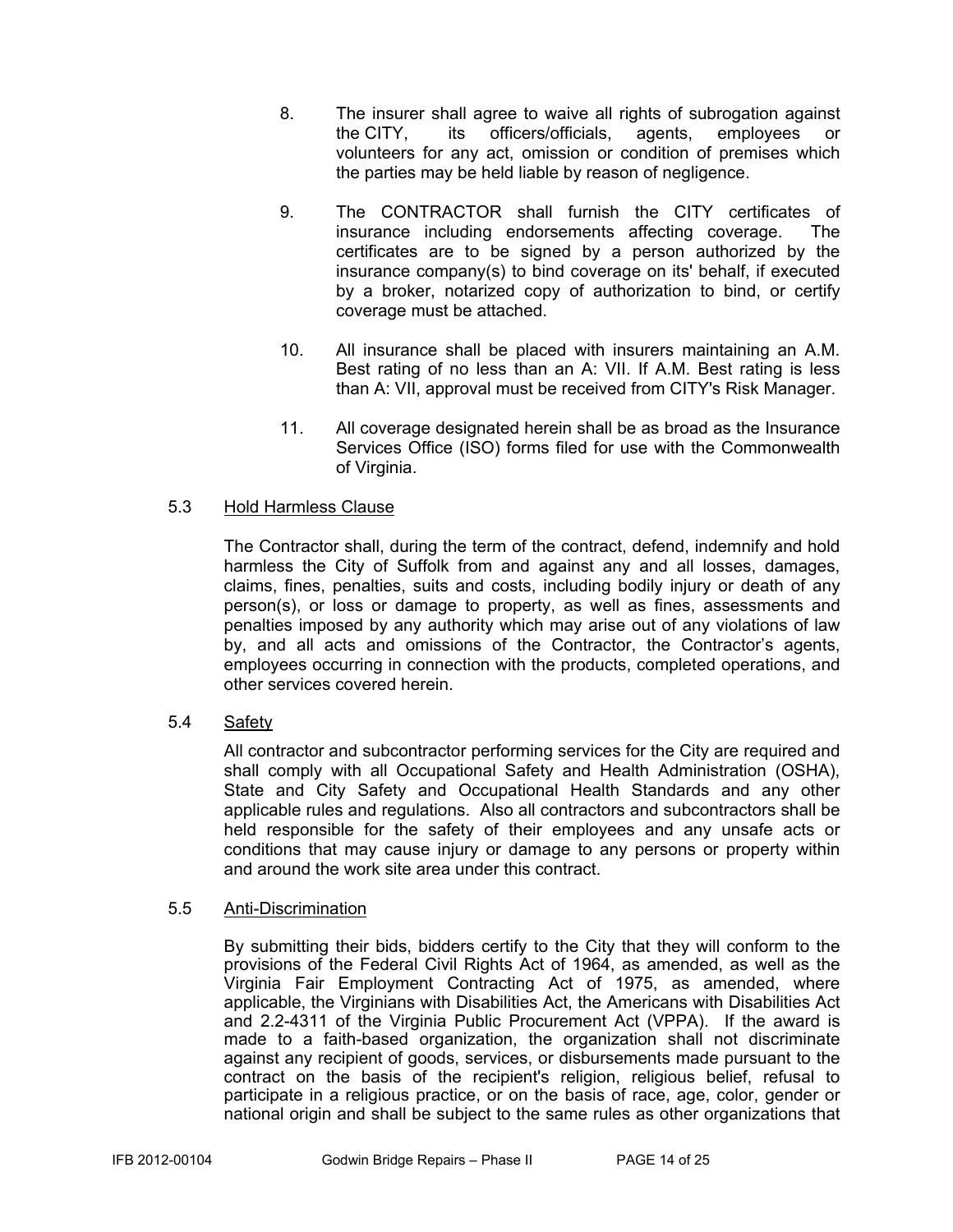contract with public bodies to account for the use of the funds provided; however, if the faith-based organization segregates public funds into separate accounts, only the accounts and programs funded with public funds shall be subject to audit by the public body. (Code of Virginia 2.2.4343.1E).

In every contract over \$10,000 shall include the following provisions:

- 1. During the performance of this contract, the contractor agrees as follows:
	- a. The contractor will not discriminate against any employee or applicant for employment because of race, religion, color, sex, national origin, age, disability, service disabled veterans or any other basis prohibited by state law relating to discrimination in employment, except where there is a bona fide occupational qualification reasonably necessary to the normal operation of the contractor. The contractor agrees to post in conspicuous places, available to employees and applicants for employment, notices setting forth the provisions of this nondiscrimination clause.
	- b. The contractor, in all solicitations or advertisements for employees placed by or on behalf of the contractor, will state that such contractor is an equal opportunity employer.
	- c. Notices, advertisements and solicitations placed in accordance with federal law, rule or regulation shall be deemed sufficient for the purpose of meeting these requirements.
- 2. The contractor will include the provisions of No. 1 above in every subcontract or purchase order over \$10,000, so that the provisions will be binding upon each subcontractor or vendor.

#### 5.6 Ethics in Public Contracting

By submitting a bid, the bidder certifies that their bid is made without collusion or fraud and that they have not offered or received any kickbacks or inducements from any other bidder, supplier, manufacturer or subcontractor in connection with their bid, and that they have not conferred on any public employee having official responsibility for this procurement transaction any payment, loan subscription, advance, deposit of money, services or anything of more than nominal value, present or promised, unless consideration of substantially equal or greater value was exchanged. (Code of Virginia 2.2-4367)

#### 5.7 Compliance with Federal Immigration Law

Contractor does not, and shall not during the performance of the contract for goods and services in the Commonwealth of Virginia, knowingly employ an unauthorized alien as defined in the Federal Immigration Reform and Control Act of 1986.

#### 5.8 Debarment Status

By submitting a bid, bidders certify that they are not currently debarred by the Commonwealth of Virginia from submitting bids or proposals on contracts for the type of goods and/or services covered by this solicitation, nor are they an agent of any person or entity that is currently so debarred.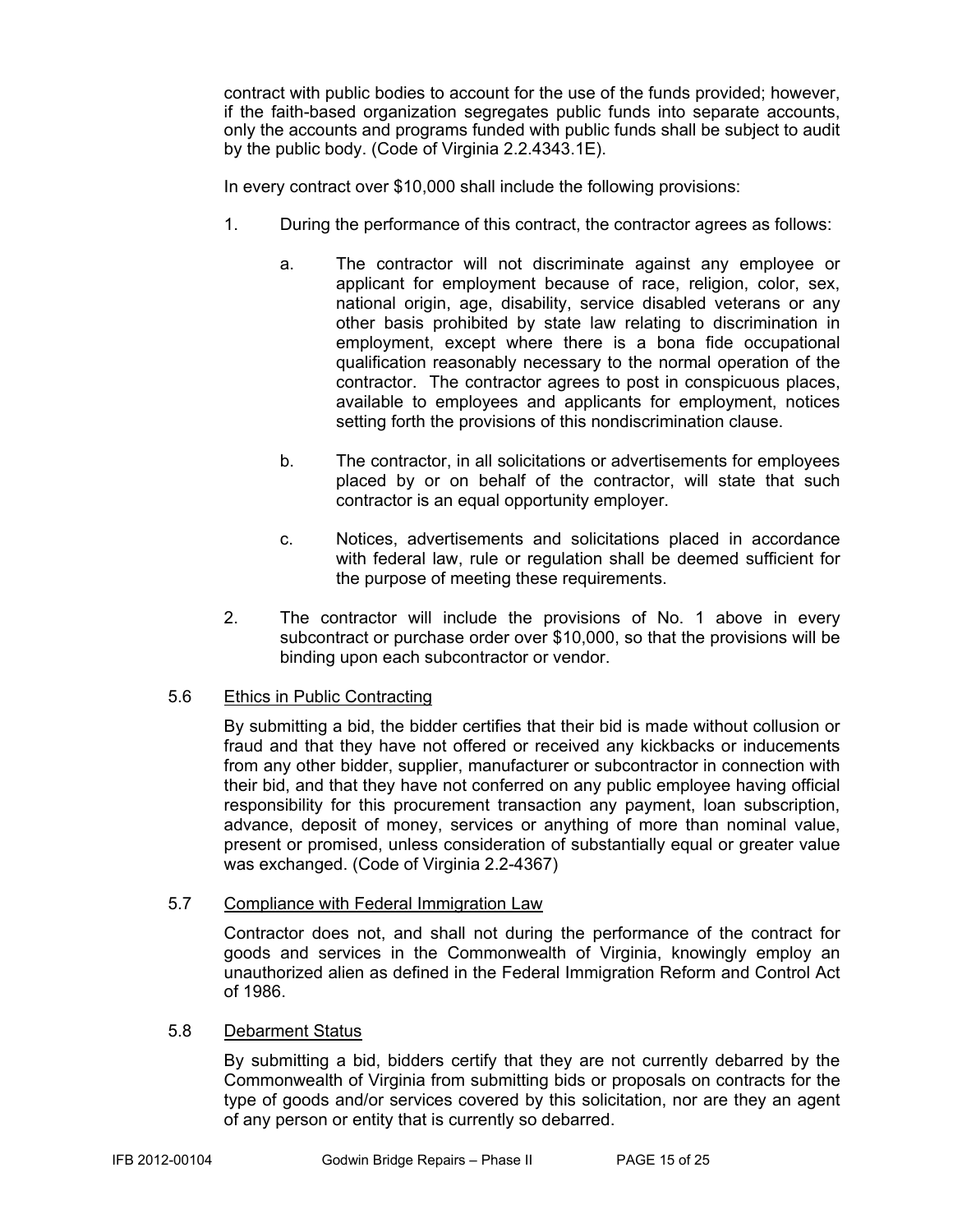#### 5.9 Antitrust

By entering into a contract, the contractor conveys, sells, assigns, and transfers to the City of Suffolk all rights, title and interest in and to all causes of action it may now have or hereafter acquire under the antitrust laws of the United States and the Commonwealth of Virginia, relating to the particular goods or services purchased or acquired by the City of Suffolk under said contract.

#### 5.10 Drug-free Workplace

During the performance of this contract, the contractor agrees to (i) provide a drugfree workplace for the contractor's employees; (ii) post in conspicuous places, available to employees and applicants for employment, a statement notifying employees that the unlawful manufacture, sale, distribution, dispensation, possession, or use of a controlled substance or marijuana is prohibited in the contractor's workplace and specifying the actions that will be taken against employees for violations of such prohibition; (iii) state in all solicitations or advertisements for employees placed by or behalf of the contractor that the contractor maintains a drug-free workplace; and (iv) include the provisions of the foregoing clauses in every subcontract or purchase order of over \$10,000, so that the provisions will be binding upon each subcontractor or vendor.

For the purpose of this section, "drug-free workplace" means a site for the performance of work done in connection with a specific contract awarded to a contractor in accordance with this chapter, the employees of whom are prohibited from engaging in the unlawful manufacture, sale, distribution, dispensation, possession, or use of a controlled substance or marijuana during the performance of the contract.

#### 5.11 Exemption from Taxes

The City is exempt from State Sales Tax and Federal Excise Tax. Tax Exemption Certificate indicating the City's tax exempt status will be furnished by the City of Suffolk.

#### 5.12 Faith-Based Organizations

City of Suffolk does not discriminate against faith-based organizations.

#### 5.13 Substitutions

NO substitutions or cancellations permitted after award without written approval by the Purchasing Agent.

#### 5.14 Method of Payment

Contractor shall submit invoices in duplicate for each delivery, such statement to include detailed breakdown of all charges, and shall be based on completion of tasks or deliverables.

Invoices shall be submitted to using departments.

Upon acceptance of work, the City will render payment within forty-five (45) days of receipt of invoice. Interest shall accrue at the rate of one percent per month. Unless otherwise provided under the terms of this CONTRACT, interest for late payments shall not exceed one percent (1%) per month.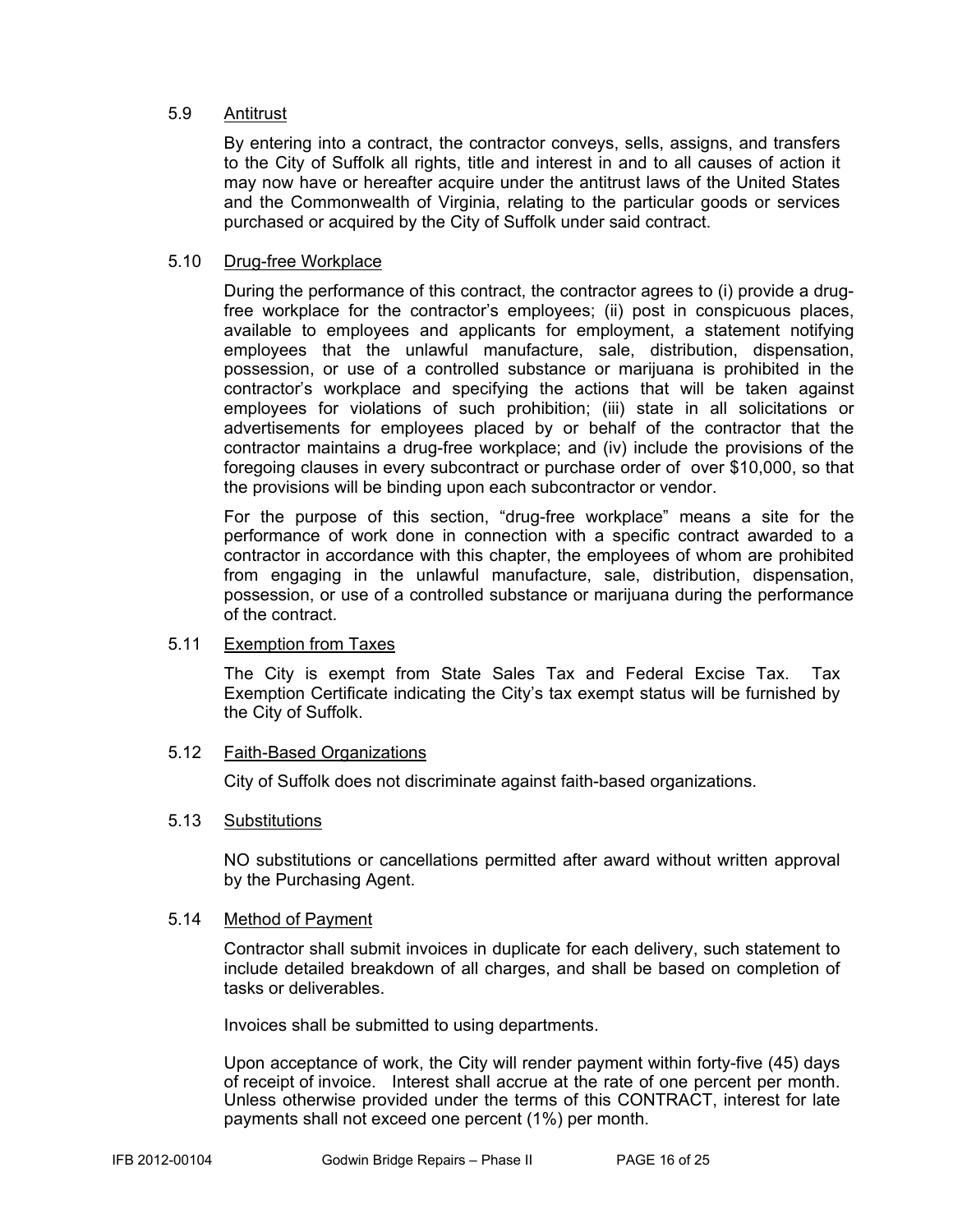Individual contractors shall provide their social security numbers, and proprietorships, partnerships, and corporations shall provide their federal employer identification number on the pricing form.

#### 5.15 Payments to Subcontractors

Within seven (7) days after receipt of monies paid by the City for work performed by a subcontractor under this contractor, the contractor shall either:

- a. Pay the subcontractor for the proportionate share of the total payment received from the City attributable to the work performed by the subcontractor under this contract; or
- b. Notify the City and subcontractor, in writing, of his intention to withhold all or a part of the subcontractor's payment and the reason for non-payment.

The contractor shall pay interest to the subcontractor on all amounts owed that remain unpaid beyond the seven (7) day period except for amounts withheld as allowed in item b above.

Payments to subcontractor shall be made in accordance with § 2.2-4354 of Code of Virginia (1950), as amended. Unless otherwise specified in the contract, interest shall accrue at the rate of one percent (1%) per month.

#### 5.16 Non-Assignment

This contract may not be assigned in whole or in part without the written consent of the Purchasing Agent.

#### 5.17 Termination without Cause

The City may at any time, and for any reason, terminate this Contract by written notice to contractor specifying the termination date, which shall be not less than thirty (30) days from the date such notice is mailed.

Notice shall be given to contractor by certified mail/return receipt requested at the address set forth in contractor's Bid or as provided in this Contract.

In the event of such termination, contractor shall be paid such amount as shall compensate contractor for the work satisfactorily completed, and accepted by the City, at the time of termination.

If the City terminates this Contract, contractor shall withdraw its personnel and equipment, cease performance of any further work under this Contract, and turn over to the City any work completed or in process for which payment has been made.

#### 5.18 Termination with Cause/Default/Cancellation

In the event that contractor shall for any reason or through any cause be in default of the terms of this Contract, the City may give contractor written notice of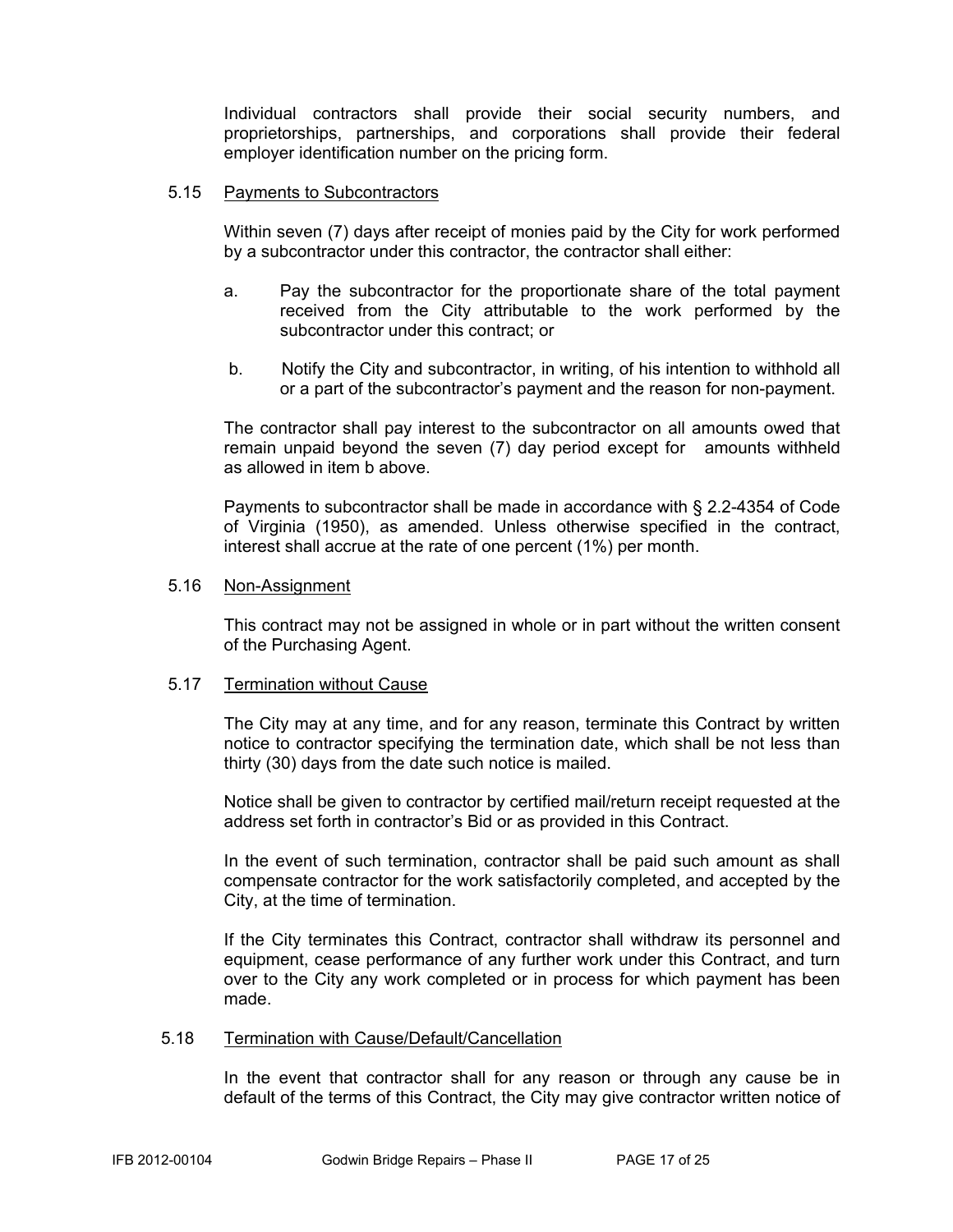such default by certified mail/return receipt requested at the address set forth in Contractor's Bid/Proposal or as provided in this contract.

Unless otherwise provided, contractor shall have ten (10) days from the date such notice is mailed in which to cure the default. Upon failure of contractor to cure the default, the City may immediately cancel and terminate this contract as of the mailing date of the default notice.

Upon termination, contractor shall withdraw its personnel and equipment, cease performance of any further work under the contract, and turn over to the City any work in process for which payment has been made.

In the event of violations of law, safety or health standards and regulations, this contract may be immediately cancelled and terminated by the City and provisions herein with respect to opportunity to cure default shall not be applicable.

#### 5.19 Non-Appropriation – Availability of Funds

It is understood and agreed between the parties hereto that the City shall be bound and obligated hereunder only to the extent that the funds shall have been appropriated and budgeted for the purpose of this contract. In the event funds are not appropriated and budgeted in any fiscal year for payments due under this contract, the City shall immediately notify contractor of such occurrence and this contract shall terminate on the last day of the fiscal year for which the appropriation was made without penalty or expense to the City of any kind whatsoever.

#### 5.20 Changes and Additions

It shall be the responsibility of the Contractor to notify the City, in writing, of any necessary modifications or additions in the Scope of this Agreement. Compensation for changes or additions in the Scope of this Agreement will be negotiated and approved by the City, in writing.

It is understood and agreed to by both the City and the Contractor that such modifications or additions to this Agreement shall be made only by the full execution of the City's standard Agreement change order form. Furthermore, it is understood and agreed by both parties that any work done by the Contractor on such modification or addition to this Agreement prior to the City's execution of its standard Agreement change order form shall be at the total risk of the Contractor and said work may not be compensated by the City.

#### 5.21 Bid Guaranty

 All Bids shall be accompanied by a Bid Bond, certified check, or other acceptable negotiable security executed by a surety company licensed to do business in the Commonwealth of Virginia, as a guarantee that the Bid will not be withdrawn for a period of sixty (60) days after the bid opening, and that the Bidder will enter into the contract for the work and furnish the required Bonds. The amount of the bid guaranty shall be equal to five percent (5%) of the total bid amount and shall be payable to the Treasurer, City of Suffolk, VA.

 The successful Bidder, upon failure or refusal to enter into the Contract and/or to furnish the required Performance Bond and Labor and Materials Bond within the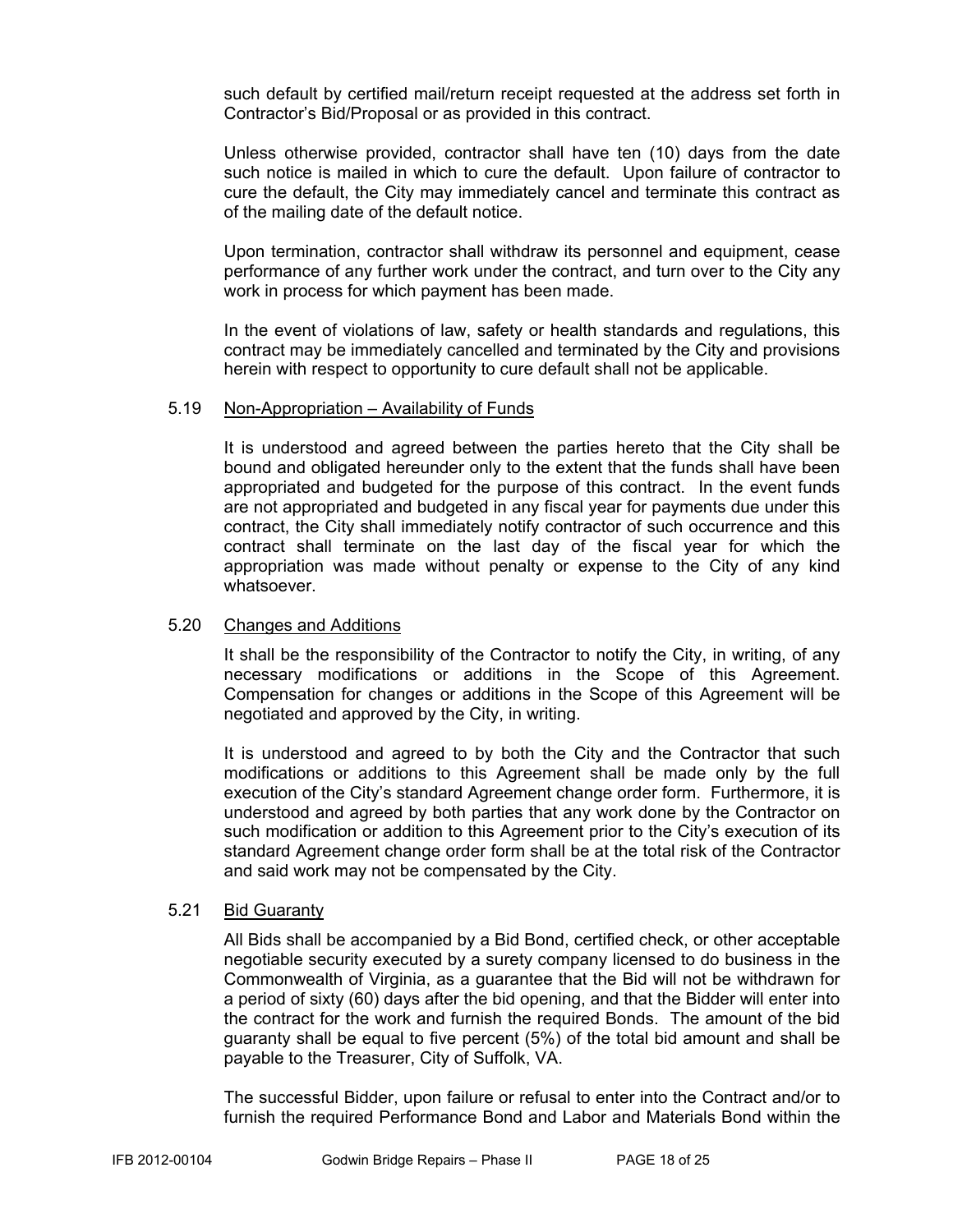time specified, shall pay to the City of Suffolk as liquidated damages, an amount equal to the bid guaranty deposited with the Bid or a portion thereof equal to the difference between the bid security and the next higher acceptable Bid.

 The Owner shall release/return the Bid Bonds or certified check to all Bidders except the three (3) apparent lowest responsive and responsible bids, within fifteen (15) days of the opening of Bids. The remaining Bid Bonds or certified checks will be released/returned once the Contract has been executed by the successful Bidder.

#### 5.22 Severability

If any part, term, or provision of this agreement, shall be found by the Court to be legally invalid or unenforceable, then such provision or portion thereof, shall be performed in accordance with applicable laws. The invalidity or unenforceability of any provision or portion of any contract document shall not affect the validity of any other provision or portion of the contract document.

#### 5.23 Conflict of Interest

Contractor shall not accept or receive commissions or other payments from third parties for soliciting, negotiating, procuring, or effecting insurance on behalf of the City.

#### 5.24 Responsibility of Contractor

The Contractor shall, without additional costs or fee to the City, correct or revise any errors or deficiencies in his performance. Neither the City's review, approval or acceptance of, nor payment for any of the services required under this Agreement shall be deemed a waiver of rights by the City, and the Contractor shall remain liable to the City for all costs which are incurred by the City as a result of the Contractor's negligent performance of any of the services furnished under this Agreement.

#### 5.25 Liquidated Damages

 Should the contractor fail to perform as required by the Contract, or should the City terminate the contract, and the supplier fails to complete fully the work under the contract in accordance with the contract schedule, the City shall also have the right to assess the supplier a liquidated damage amount not to exceed two thousand dollars (\$2,000) per calendar day to be calculated on the basis of the City's documented and reasonable proof of harm, loss, inconvenience, or nonfeasibility of otherwise obtaining an adequate remedy.

#### 5.26 Controlling Law

This Agreement is made, entered into, and shall be performed in the City of Suffolk, Virginia, and shall be governed by the applicable laws of the Commonwealth of Virginia without regard to its conflict of law rules.

#### 5.27 Venue; Pending/during Litigation

In the event of litigation concerning this Agreement, the parties agree to the exclusive jurisdiction and venue of the Circuit Court of the City of Suffolk, Virginia; however, in the event that the federal court has jurisdiction over the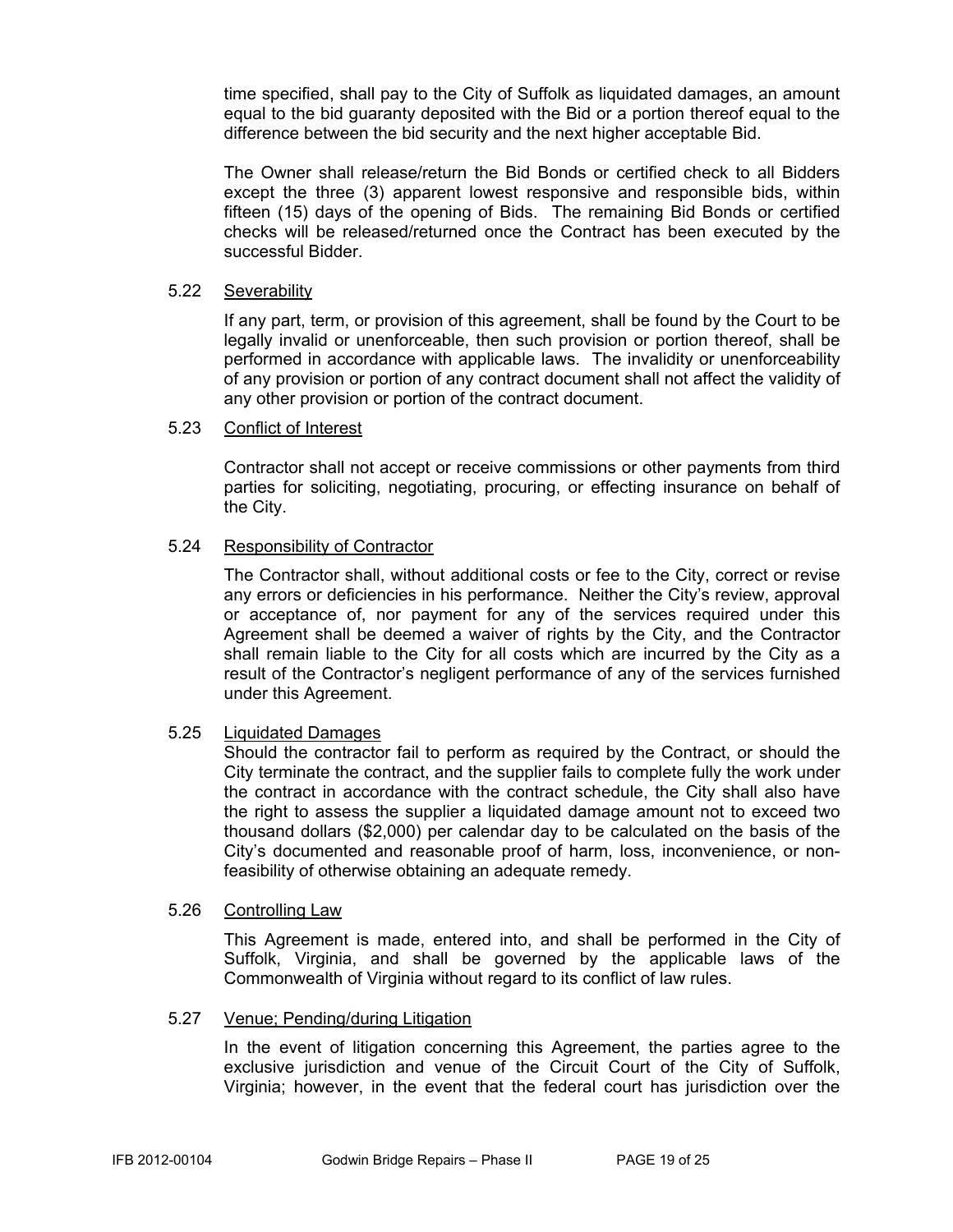matter, then the parties agree to the exclusive jurisdiction and venue of the U.S. District Court for the Eastern District of Virginia, Norfolk Division.

The Contractor shall not cause a delay in services because of the pending or during litigation proceedings, except with the express, written consent of the City or written instruction/order from the Court.

#### 5.28 Applicable Laws

This contract shall be governed in all respects by the laws of the Commonwealth of Virginia. Any judicial action shall be filed in the Commonwealth of Virginia, City of Suffolk.

#### 5.29 Compliance with State Law, Foreign and Domestic Business authorized to Transact Business in the Commonwealth (VPPA §2.2 – 4311.2)

A bidder or offeror organized or authorized to transact business in the Commonwealth pursuant to Title 13.1 or Title 50 is to include in its bid or proposal the identification number issued to it by the State Corporation Commission. Any bidder or offeror that is not required to be authorized to transact business in the Commonwealth as a foreign business entity under Title 13.1 or Title 50 or as otherwise required by law shall include in its bid or proposal a statement describing why the bidder or offeror is not required to be so authorized. A public body may void any contract with a business if the business fails to remain in compliance with the provisions of this section.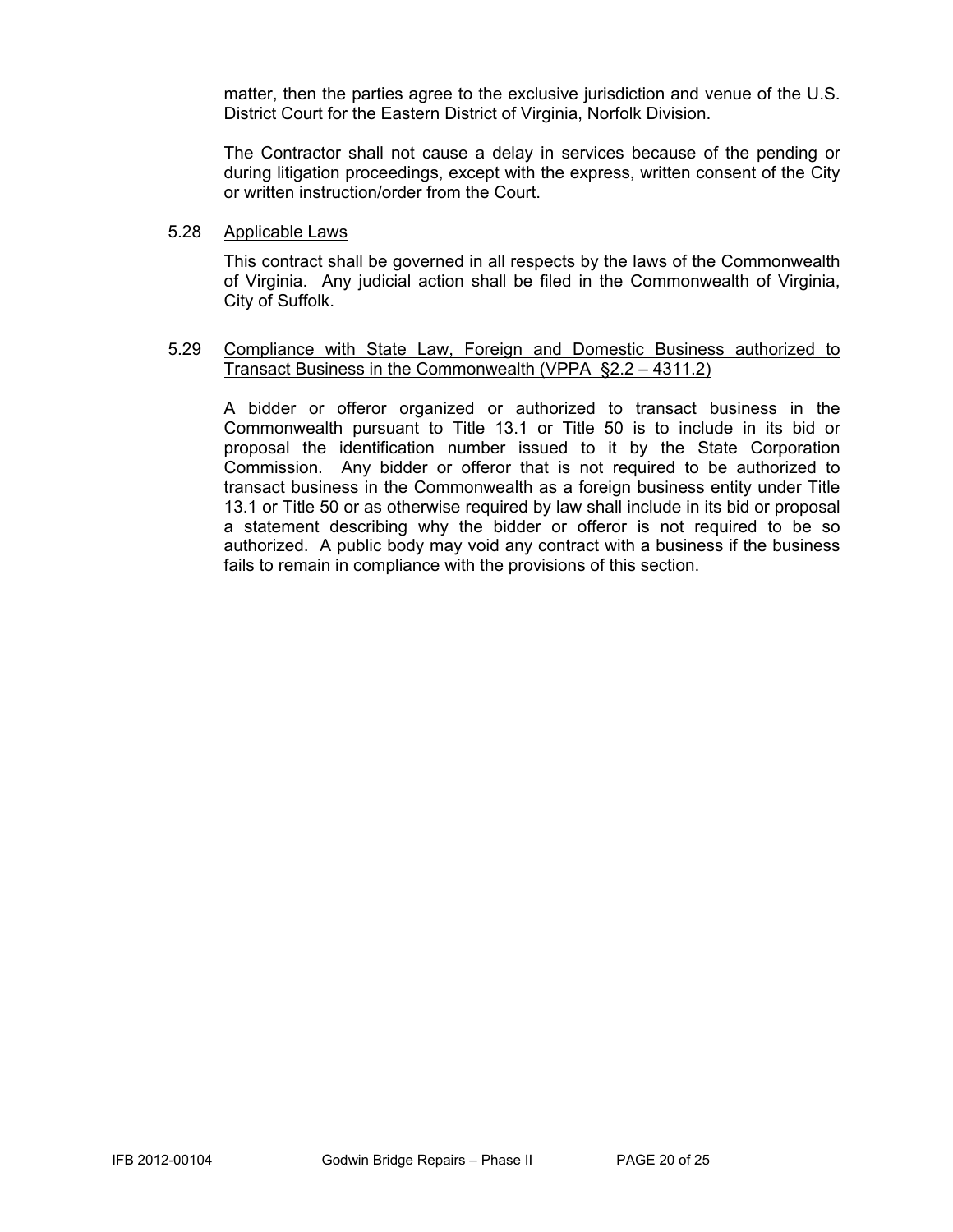# **BID FORM**

Suffolk, VA 23434

**TO:** City of Suffolk **BID:** Godwin Bridge Repairs – Phase II Purchasing Division **DUE:** *May 18, 2012* P.O. Box 1858 **TIME:** 3:00 p.m., Eastern Standard Time

**\_\_\_\_\_\_\_\_\_\_\_\_\_\_\_\_\_\_\_\_\_\_\_\_\_\_\_\_\_\_\_\_(Company)** offers to furnish all labor, equipment, vehicles/transportation, materials, permits and fees, and insurance required to provide the epoxy concrete overlay for the project – Godwin Bridge Repairs Phase II for the City of Suffolk in accordance with all specifications, terms, and conditions herein.

| <b>ITEM</b> | <b>DESCRIPTION</b>           | QUANTITY   U/M |           | <b>UNIT PRICE</b>                     | <b>TOTAL</b>  |
|-------------|------------------------------|----------------|-----------|---------------------------------------|---------------|
| 1           | <b>Mobilization</b>          | 1              | <b>LS</b> | $\frac{1}{2}$                         | $\frac{1}{2}$ |
| 2           | <b>Traffic Control</b>       | 1              | <b>LS</b> | $\frac{1}{2}$                         | $\frac{1}{2}$ |
| 3           | Milling                      | 17471          |           | $SY \quad $ \underline{\quad \quad }$ | $\frac{1}{2}$ |
| 4           | Type B Patching (estimate)   | 20             |           | $SY \quad $$                          | $\mathcal{S}$ |
| 5           | Epoxy Concrete Overlay       |                |           | 17,471 SY \$                          | $\sim$        |
| 6           | Chain Dragging               | 1              | LS        | $\frac{1}{2}$                         | $\mathcal{S}$ |
| 7           | <b>Pavement Markings</b>     | 12,306         | LF .      | $\frac{1}{2}$                         | $\mathcal{S}$ |
| 8           | <b>Snow Plowable Markers</b> | 100            |           | $EA$ \$                               | $\mathbb{S}$  |

#### **GRAND TOTAL** SPECIFIED ASSESSED ASSESSED ASSESSED ASSESSED ASSESSED ASSESSED ASSESSED ASSESSED ASSESSED ASSESSED ASSESSED ASSESSED AS A LOCAL CONTINUES. A LOCAL CONTINUES. A LOCAL CONTINUES. A LOCAL CONTINUES. A LOCAL CON

#### **TIME TO COMPLETE THIS PROJECT IS 90 DAYS AFTER NOTICE TO PROCEED.**

| Bidder has included Anticollusion Statement with bid.  | Yes/No (Circle one) |
|--------------------------------------------------------|---------------------|
| Bidder has included certificate of insurance with bid. | Yes/No (Circle one) |
| Bidder has included SCC form and number assigned       | Yes/No (Circle one) |
| <b>Bidder has included Bid Bond.</b>                   | Yes/No (Circle one) |

**Manpower:** The Contractor has \_\_\_\_\_\_\_\_ (number) of employees available to his/her company to perform services as needed for this contract.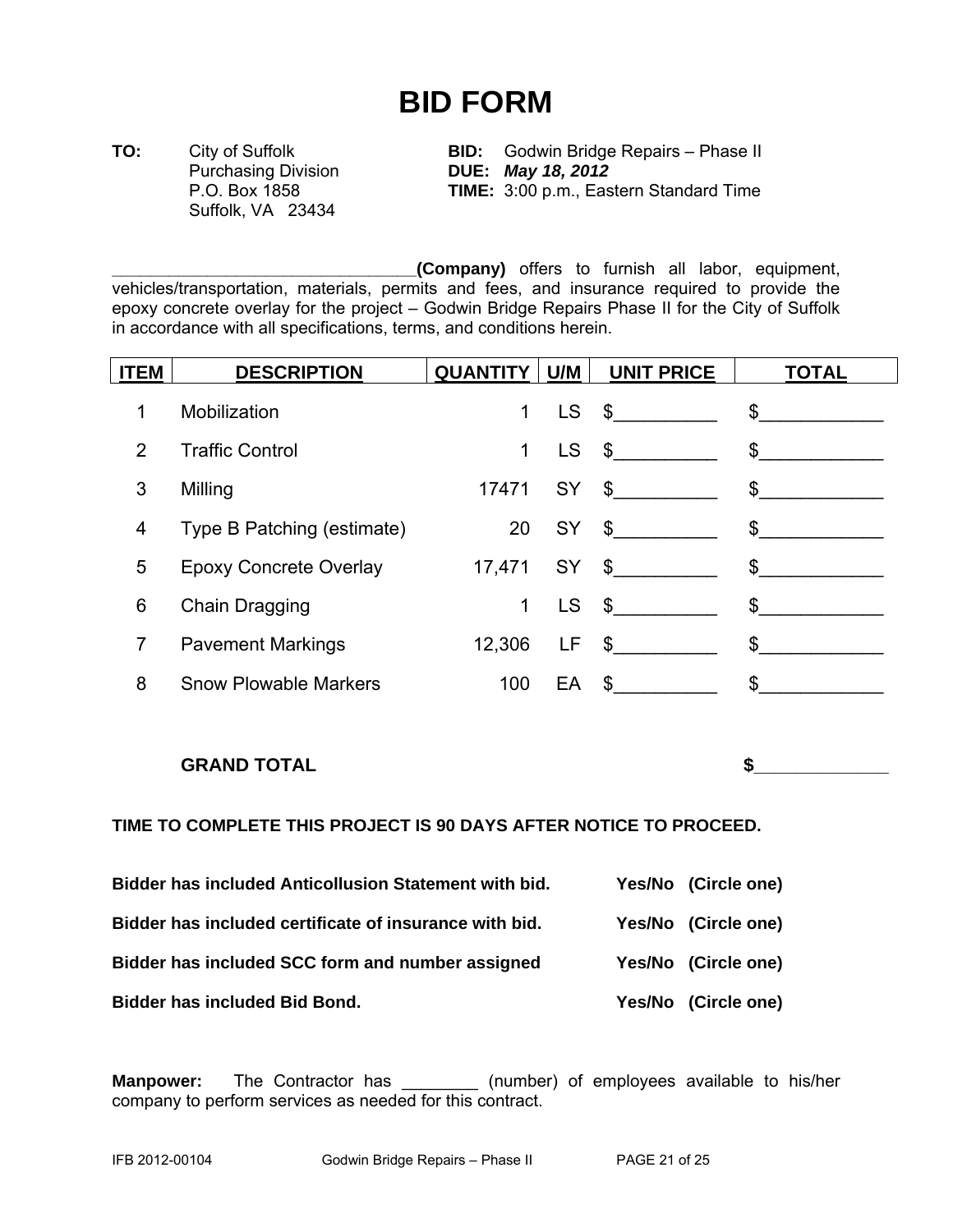#### *References:*

 $\overline{\phantom{a}}$  ,  $\overline{\phantom{a}}$  ,  $\overline{\phantom{a}}$  ,  $\overline{\phantom{a}}$  ,  $\overline{\phantom{a}}$  ,  $\overline{\phantom{a}}$  ,  $\overline{\phantom{a}}$  ,  $\overline{\phantom{a}}$  ,  $\overline{\phantom{a}}$  ,  $\overline{\phantom{a}}$  ,  $\overline{\phantom{a}}$  ,  $\overline{\phantom{a}}$  ,  $\overline{\phantom{a}}$  ,  $\overline{\phantom{a}}$  ,  $\overline{\phantom{a}}$  ,  $\overline{\phantom{a}}$ 

Indicate below a listing of at least three (3) recent references for whom you have provided similar services. Include the date services were furnished and the name, address, and phone number of the person we have your permission to contact.

| <b>Client/Address</b>                                    | <b>Date</b> | <b>Contact Person</b> | <b>Phone No</b> |
|----------------------------------------------------------|-------------|-----------------------|-----------------|
| 1)                                                       |             |                       |                 |
|                                                          |             |                       |                 |
| 2)<br><u> 1989 - Johann John Barn, mars eta bainar e</u> |             |                       |                 |
|                                                          |             |                       |                 |
| 3)<br><u> 1990 - Johann Barbara, martxa</u>              |             |                       |                 |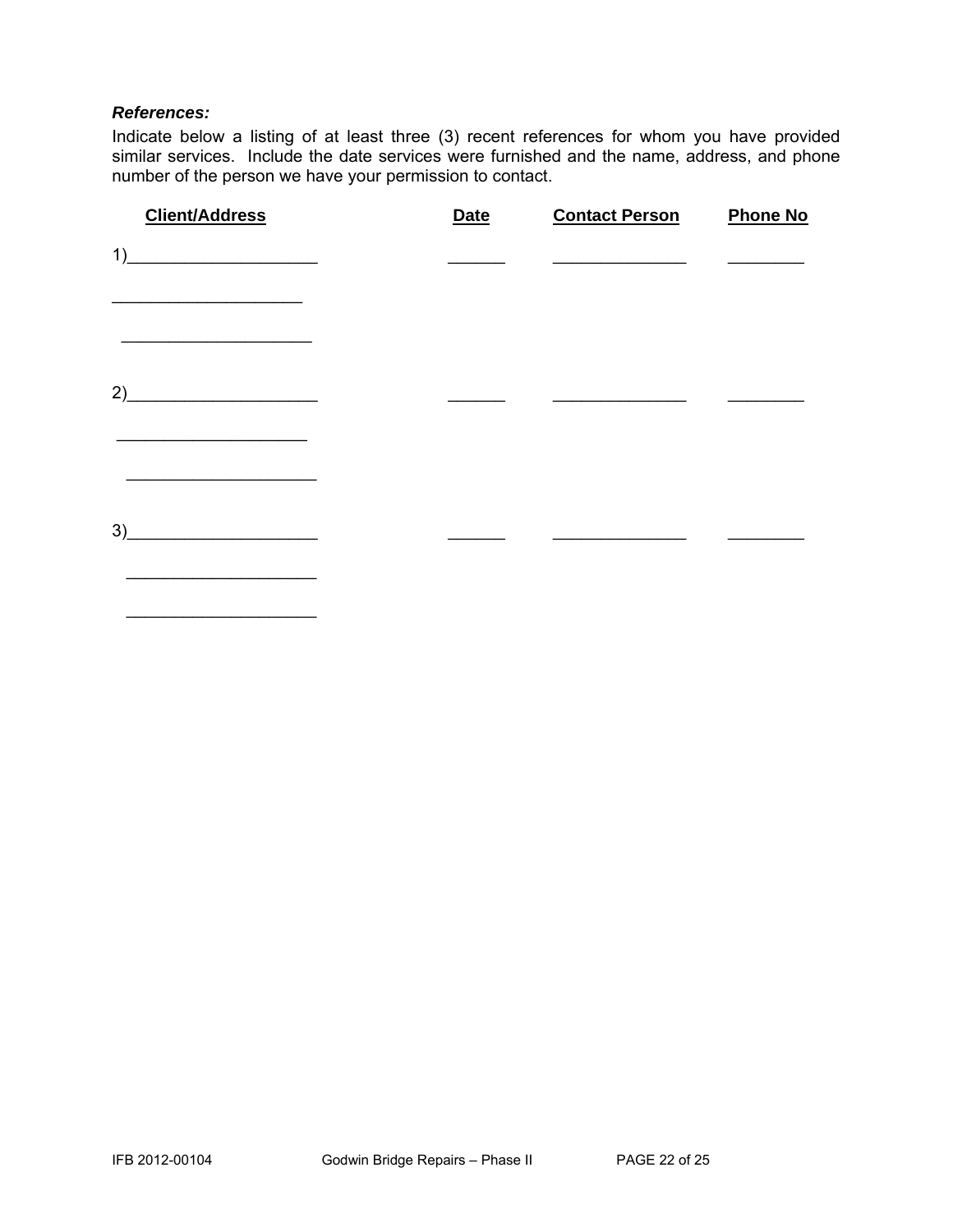| <b>Company Name</b>      | <u> 1980 - John Barnett, fransk politiker (d. 1980)</u>                                                               |
|--------------------------|-----------------------------------------------------------------------------------------------------------------------|
| <b>Address</b>           |                                                                                                                       |
|                          |                                                                                                                       |
| <b>Person Quoting</b>    | <u> 1989 - Johann Barbara, martin amerikan basal dan berasal dalam basal dalam basal dalam basal dalam basal dala</u> |
| Telephone No.            | Fax _________________________                                                                                         |
|                          |                                                                                                                       |
| Soc. Security # or FIN # |                                                                                                                       |

I certify that this bid is made without prior understanding, agreement, or connection with any corporation, firm, or person submitting a bid for the same equipment/materials/ service and is in all respects fair and without collusion or fraud. I understand that collusive bidding is a violation of State and Federal law and can result in fines, prison sentences and civil damage awards. I agree to abide by all conditions of this bid and certify that I am authorized to sign this bid for the bidder.

I certify by my signature below that I have received the documents associated with this bid and understand that the review for completeness of these bid documents and the understanding and comprehension of the bid specifications is solely my responsibility; based on this, by my signature below I waive all rights to further claims against the City of Suffolk that the document were incomplete or not understandable.

I certify that the bidder represented herein is eligible to bid with respect to all applicable sections of State and Local Government Conflict of Interest Act, Code of Virginia, Section 2.1-639.1 et. seq.

| *<br><b>Signature</b><br>--- | <b>Sate</b> |  |
|------------------------------|-------------|--|
|                              |             |  |

**Title** 

\* Person signing bid should show title or authority to bind the firm in a contract.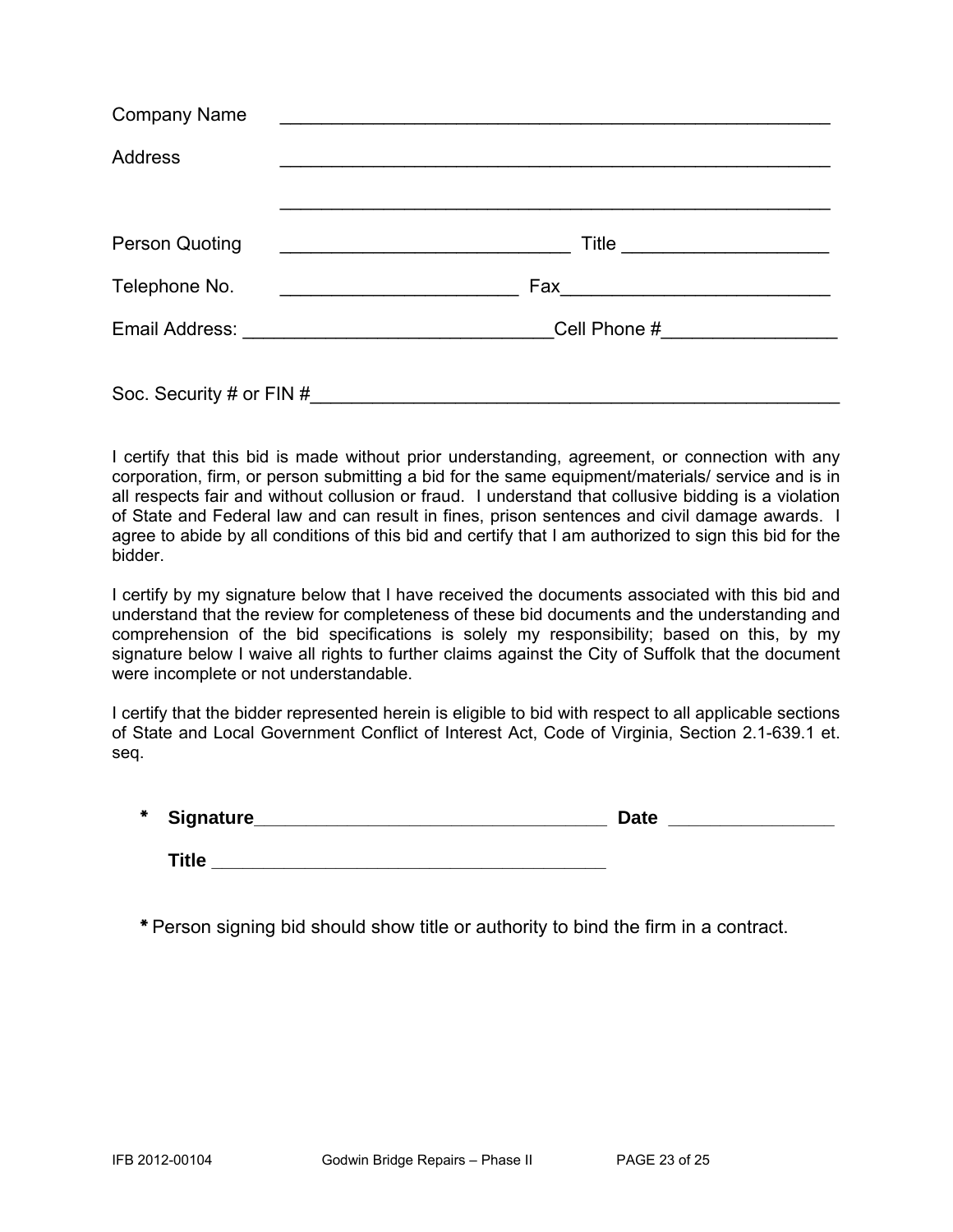### PROOF OF AUTHORITY TO TRANSACT BUSINESS IN VIRGINIA THIS FORM MUST BE SUBMITTED WITH YOUR PROPOSAL/BID, FAILURE TO INCLUDE THIS FORM MAY RESULT IN REJECTION OF YOUR PROPOSAL/BID

Pursuant to Virginia Code §2.2-4311.2 an Offeror/Bidder organized or authorized to transact business in the Commonwealth pursuant to Title 13.1 or Title 50 of the Code of Virginia shall include in its proposal/bid the identification number issued to it by the State Corporation Commission ("SCC"). Any Offeror/Bidder that is not required to be authorized to transact business in the Commonwealth as a foreign business entity under Title 13.1 or Title 50 of the Code of Virginia or as otherwise required by law shall include in its proposal/bid a statement describing why the Offeror/Bidder is not required to be so authorized. Any Offeror/Bidder described herein that fails to provide the required information shall not receive an award unless a waiver of this requirement and the administrative policies and procedures establish to implement this section is granted by the City Manager, as applicable.

If this quote for goods or services is accepted by the City of Suffolk, Virginia the undersigned agrees that the requirements of the Code of Virginia Section §2.2-4311.2 have been met.

Please complete the following by checking the appropriate line that applies and providing the requested information.

A.\_\_\_\_\_\_ Offeror/Bidder is a Virginia business entity organized and authorized to transact business in Virginia by the SCC and such vendor's Identification Number issued to it by the SCC is

 $\mathcal{L}_\text{max}$  and  $\mathcal{L}_\text{max}$  and  $\mathcal{L}_\text{max}$ B. **Combinded Offeror/Bidder** is an out-of-state (foreign) business entity that is authorized to transact business in Virginia by the SCC and such vendor's identification Number issued to it by the SCC is

C. C. Cofferor/Bidder does not have an Identification Number issued to it by the SCC such vendor is not required to be authorized to transact business in Virginia by the SCC for the following reason(s): **Please attach additional sheets if you need to explain why such Offeror/Bidder is not required to be authorized to transact business in Virginia.** 

\_\_\_\_\_\_\_\_\_\_\_\_\_\_\_\_\_\_\_\_\_\_\_\_\_\_\_\_\_\_\_\_\_\_\_\_\_\_\_\_\_\_ Legal Name of Company (as listed on W-9)

\_\_\_\_\_\_\_\_\_\_\_\_\_\_\_\_\_\_\_\_\_\_\_\_\_\_\_\_\_\_\_\_\_\_\_\_\_\_\_\_\_\_

\_\_\_\_\_\_\_\_\_\_\_\_\_\_\_\_\_\_\_\_\_\_\_\_\_\_\_\_\_\_\_\_\_\_\_\_\_\_\_\_\_\_

 $\mathcal{L}_\text{max}$  , and the set of the set of the set of the set of the set of the set of the set of the set of the set of the set of the set of the set of the set of the set of the set of the set of the set of the set of the

 $\mathcal{L}_\text{max}$  , and the set of the set of the set of the set of the set of the set of the set of the set of the set of the set of the set of the set of the set of the set of the set of the set of the set of the set of the

Legal Name of Offeror/Bidder

**Date** 

Authorized Signature

 $\mathcal{L}_\text{max}$  and  $\mathcal{L}_\text{max}$  and  $\mathcal{L}_\text{max}$ 

Print or Type Name and Title

#### **RETURN THIS PAGE WITH COPIES OF DOCUMENTATION**